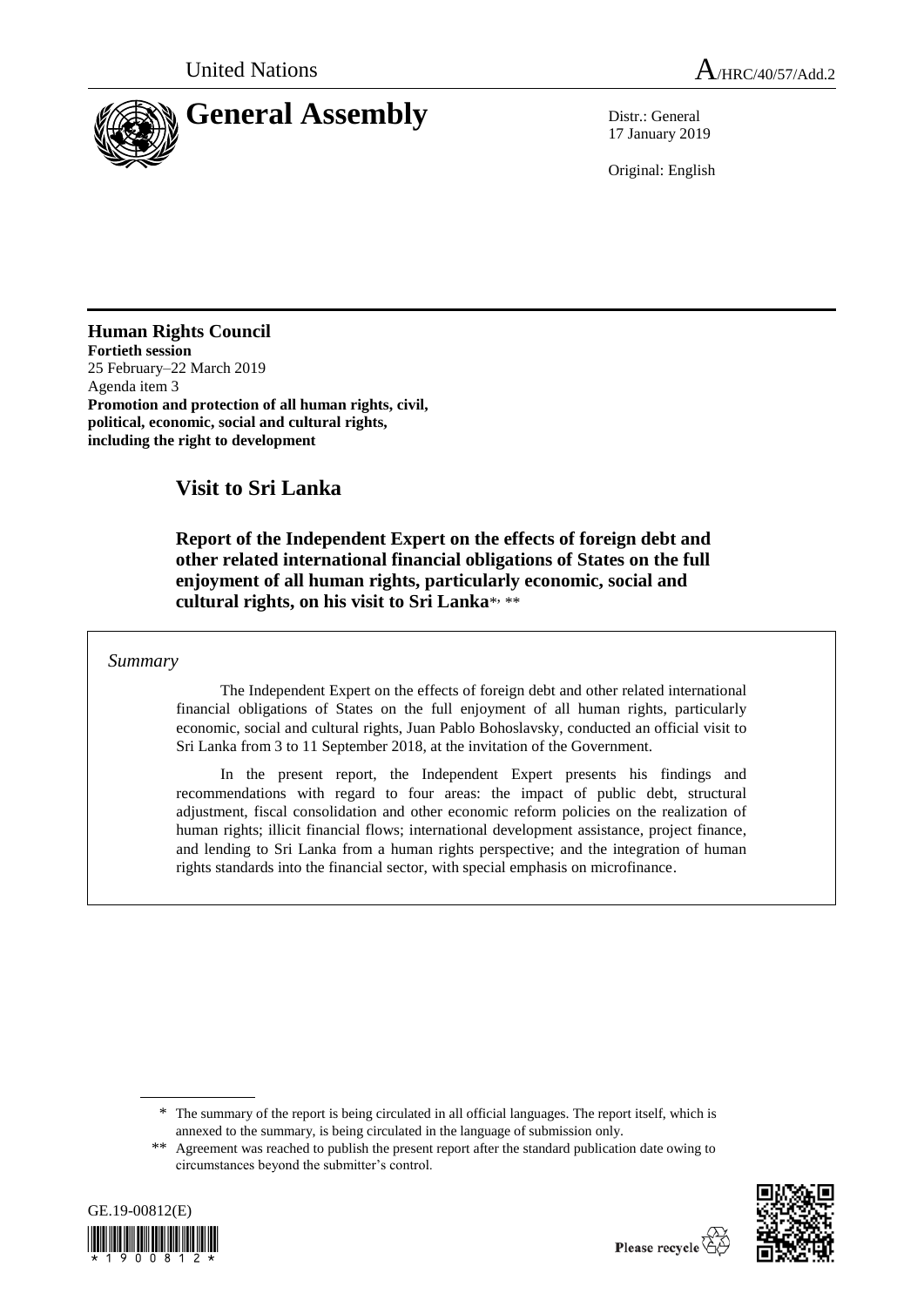# **Annex**

# **Report of the Independent Expert on the effects of foreign debt and other related international financial obligations of States on the full enjoyment of all human rights, particularly economic, social and cultural rights, on his visit to Sri Lanka**

# Contents

| Ι.   |                |  | 3              |
|------|----------------|--|----------------|
| П.   |                |  |                |
| Ш.   |                |  | $\overline{4}$ |
|      | А.             |  | 5              |
|      | <b>B.</b>      |  | 5              |
| IV.  |                |  | 10             |
|      | А.             |  | 10             |
|      | <b>B.</b>      |  | 10             |
|      | C.             |  | 11             |
| V.   |                |  | 12             |
|      | А.             |  | 12             |
|      | $\mathbf{B}$ . |  | 14             |
| VI.  |                |  | 14             |
|      | А.             |  | 14             |
|      | Β.             |  | 15             |
|      | C.             |  | 16             |
| VII. |                |  | 17             |

*Page*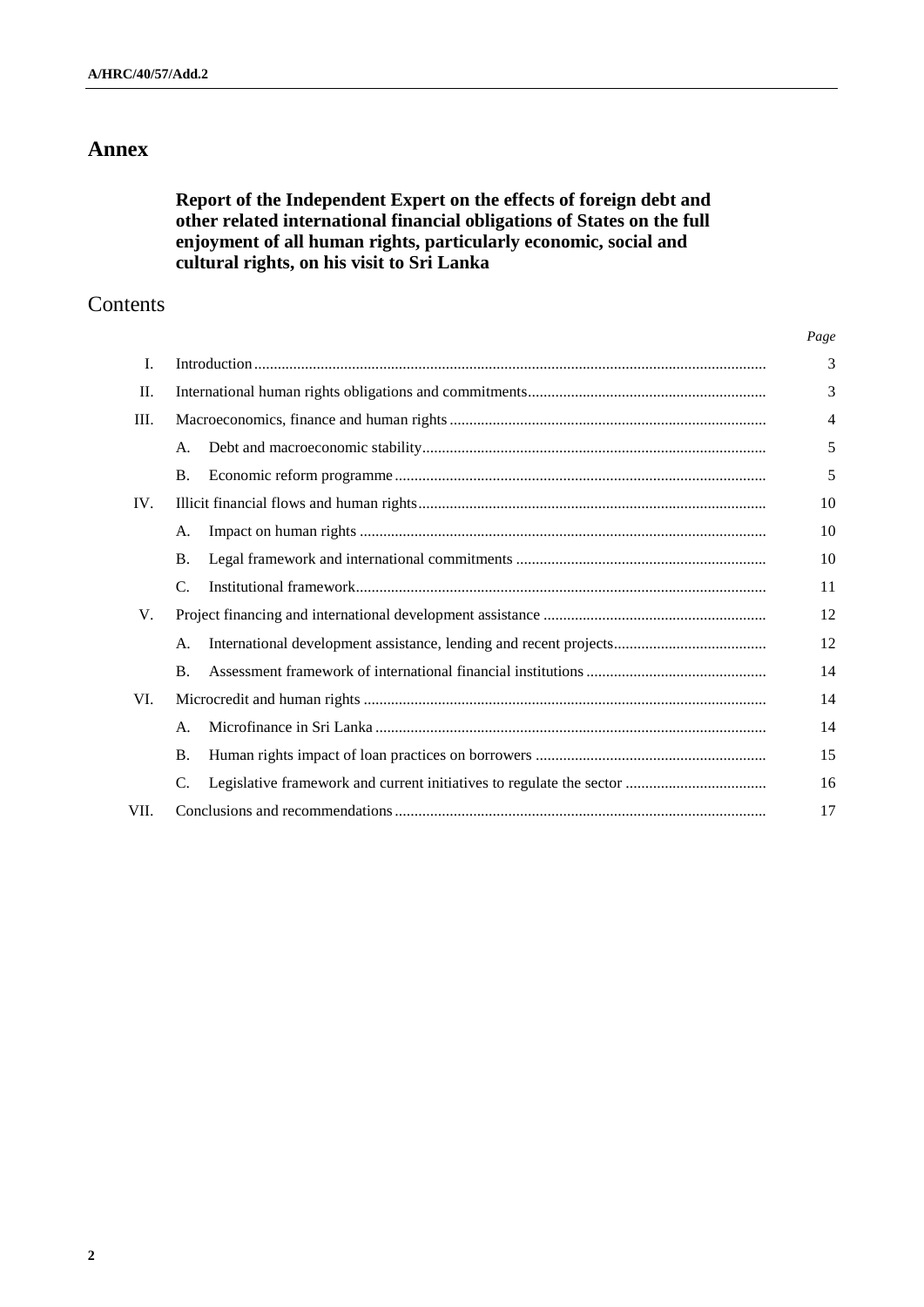# **I. Introduction**

1. The Independent Expert on the effects of foreign debt and other related international financial obligations of States on the full enjoyment of all human rights, particularly economic, social and cultural rights, Juan Pablo Bohoslavsky, conducted an official visit to Sri Lanka from 3 to 11 September 2018.

2. The aim of the visit was to study the effects of public debt, structural adjustment, fiscal consolidation and other economic reform policies on the realization of human rights and to assess the efforts made by the Government to curb illicit financial flows. It was also to analyse the effects of international development assistance for and lending to Sri Lanka from a human rights standpoint, and the efforts made by the Government to integrate human rights standards into the financial sector, with a particular focus on microfinance.

3. A cross-cutting objective of the visit was to understand how some recent economic and social policies aimed at promoting inclusive growth and strengthening economic development have contributed to the realization of economic, social and cultural rights for all in Sri Lanka. Furthermore, the visit has provided the Independent Expert with an important opportunity to witness certain reforms and to examine how progress in the social and economic spheres had consolidated from a human rights standpoint.

4. The Independent Expert thanks the Government of Sri Lanka for its invitation and full cooperation before, during and after the visit. During his visit, he had the opportunity to meet and speak with a number of high-level officials, with representatives of United Nations agencies, international financial institutions, development cooperation agencies, civil society, professional associations, trade unions and community organizations, and also with experts in fields pertaining to his mandate. He is grateful to all those who took the time to meet with him.

## **II. International human rights obligations and commitments**

5. Sri Lanka is a State party to all international human rights treaties, including the International Covenant on Civil and Political Rights and the International Covenant on Economic, Social and Cultural Rights. While the State has been a party to latter treaty since 11 June 1980, the rights described in the Covenant have not yet been explicitly integrated into the Constitution of Sri Lanka or other legislation. Nevertheless, the Constitution contains a section on the protection of fundamental rights, which includes a number of human rights, guaranteeing for instance freedom of expression, assembly and association, equality before the law and equal protection of the law, non-discrimination, as well as freedom of thought, conscience and religion. In this connection, the Independent Expert emphasizes that the principle of indivisibility of human rights calls for all human rights to be protected, including social, economic and cultural rights.

6. Article 27 of the Constitution provides for "directive principles of State policy" to guide Parliament, the President and the Cabinet of Ministers in the enactment of laws and in governance. Although article 27 also refers specifically to the right to an adequate standard of living for all citizens and their families, and equal and universal access to education, article 29 expressly states that those provisions are not enforceable. National courts have nonetheless recognized the enforceability of some social, economic and cultural rights to a certain extent.

7. The Independent Expert welcomes the nineteenth amendment to the Constitution and the establishment of the Constitutional Council. He also welcomes the process of reforms initiated through the creation of the Constitutional Assembly by means of Parliamentary resolution of 9 March 2016, and the appointment of a subcommittee specifically in charge of making recommendations in the area of human rights. In its report, the subcommittee particularly considered the inclusion of economic, social and cultural rights in the Constitution of Sri Lanka, highlighting that their inclusion was of paramount importance today.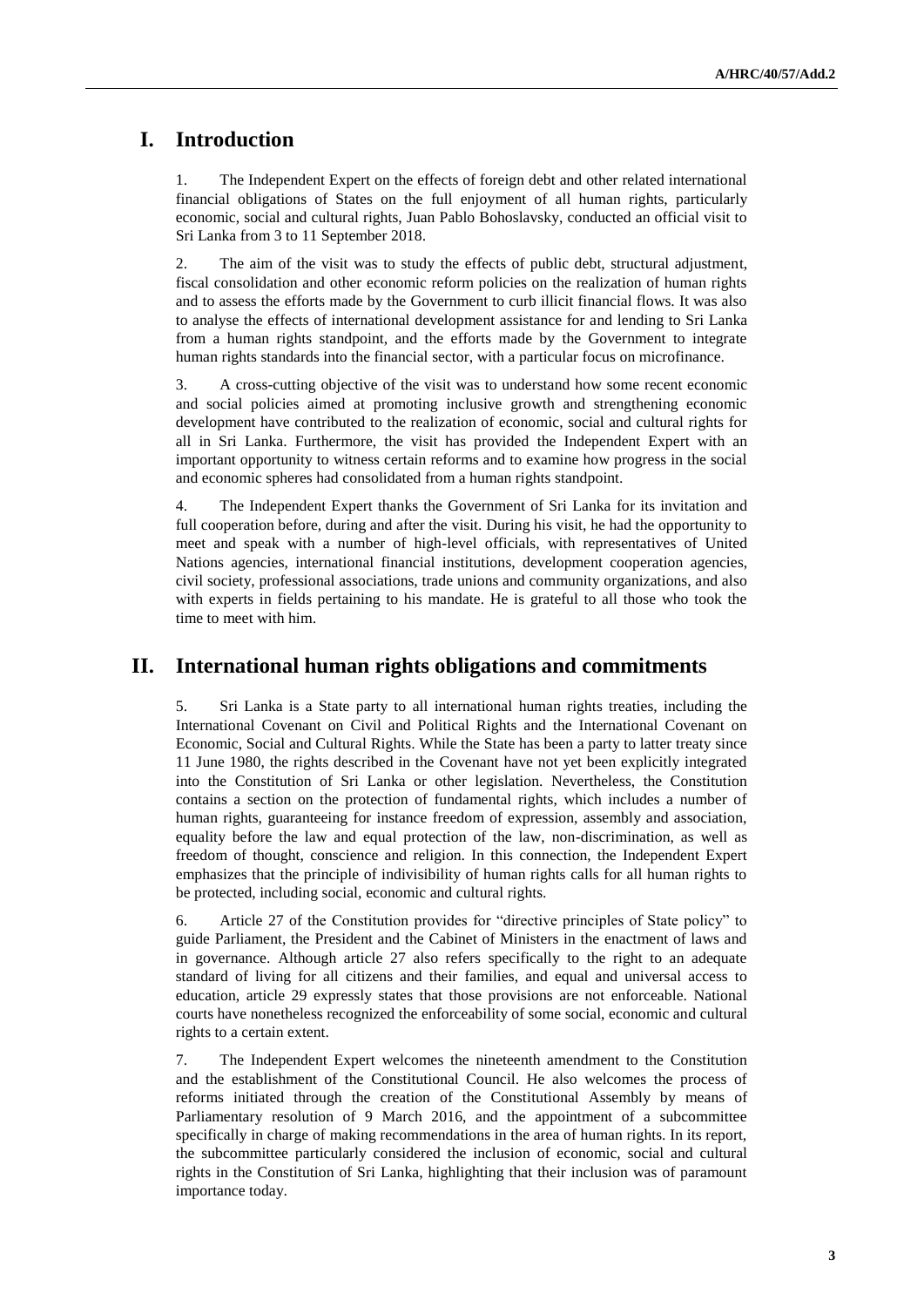8. In this connection, the Independent Expert advises the Government to pursue the constitution reform process in order to ensure the full protection of all economic, social and cultural rights in the national legal system, including their justiciability. He also recommends that courts take explicitly into account the international human rights obligations of Sri Lanka when adjudicating cases relating to economic, social and cultural rights.

9. During his visit, the Independent Expert had the opportunity to discuss various objectives listed in the national action plan for the promotion and protection of human rights for the period 2017–2021. He also took note of its broad range of targets and activities, including in the area of economic, social and cultural rights.

## **III. Macroeconomics, finance and human rights**

10. As the end of the conflict and ensuing reconciliation process provided the country with new economic opportunities, steps taken to boost growth and consolidate peace and democracy have, inter alia, led to important public investment programmes and economic measures. In this context, the Independent Expert was particularly interested in gaining an insight into the impact that some recent economic and social policies aiming at promoting inclusive growth and enhancing economic development have had on the realization of economic, social and cultural rights.

11. Sri Lanka currently has a score of 0.766 on the Human Development Index, making it 73rd of the 188 States considered. The Gini coefficient (used to measure income inequality) of Sri Lanka was 32.5 in 1985, and peaked in the early 2000s at around 40. Although the coefficient dropped to 36.4 in 2009, by 2016 it had risen to 39.8 in the country as a whole. $<sup>1</sup>$ </sup>

12. The latest official household survey, conducted in 2016, found that 4.1 per cent of the population lived below the national poverty threshold of Rs. 4,166 per person per month. There is an important disparity between regions, particularly between populations living in urban centres and those living in rural areas and "estate sectors". According to the United Nations Sustainable Development Framework for 2018–2022, only 18.2 per cent of the national population lives in urban areas; the most recent data indicate that the urban poverty rate is 1.9 per cent, while the rural rate is 4.3 per cent and the estates sector is 8.8 per cent.<sup>2</sup> In addition, regional disparity is significant: 21 per cent of all households live below the poverty line in some provinces. <sup>3</sup> Some sectors of the population, in particular the most vulnerable, live just above the poverty line;  $4 \text{ in } 2014-2016$ , the prevalence of undernourishment in the country was found to be 22.1 per cent.<sup>5</sup>

13. According to the United Nations Sustainable Development Framework for 2018– 2022, a quarter of Sri Lankan households are headed by women. Employment among women is of only 35 per cent. Furthermore, a significant portion of the working population in the country is employed in the informal sector, while a large proportion – around 10 per cent – employed abroad. Approximately 10 per cent of workers belong to a trade union. Weak trade unions have the potential to entrench income inequality and stagnation of workers' wages in the bottom half of the labour market, and lose the power to fulfil their traditional role of contributing to redistribution (A/HRC/34/57, para. 11). Approximately 20 per cent of persons aged 60 years or older benefit from pension schemes.<sup>6</sup> Persons working in the informal sector do not have access to the right to social security.

<sup>1</sup> See https://data.worldbank.org/indicator/SI.POV.GINI?locations=LK.

<sup>&</sup>lt;sup>2</sup> See Ministry of National Policies and Economic Affairs, Household Income and Expenditure Survey 2016, p. 41, available from [www.statistics.gov.lk/HIES/HIES2016/HIES2016\\_FinalReport.pdf.](file:///C:/Users/mcparland/Documents/Human%20Rights%20Council/HRC%2040/57/www.statistics.gov.lk/HIES/HIES2016/HIES2016_FinalReport.pdf)

<sup>&</sup>lt;sup>3</sup> See "Vision 2025: A Country Enriched", Prime Minister's Office, Colombo, Sri Lanka, 2017, p. 43.

<sup>4</sup> Central Bank Report, Annual Report, 2017, p. 84.

<sup>5</sup> Se[e www.adb.org/countries/sri-lanka/poverty.](https://www.adb.org/countries/sri-lanka/poverty)

<sup>6</sup> See "Vision 2025", p. 39.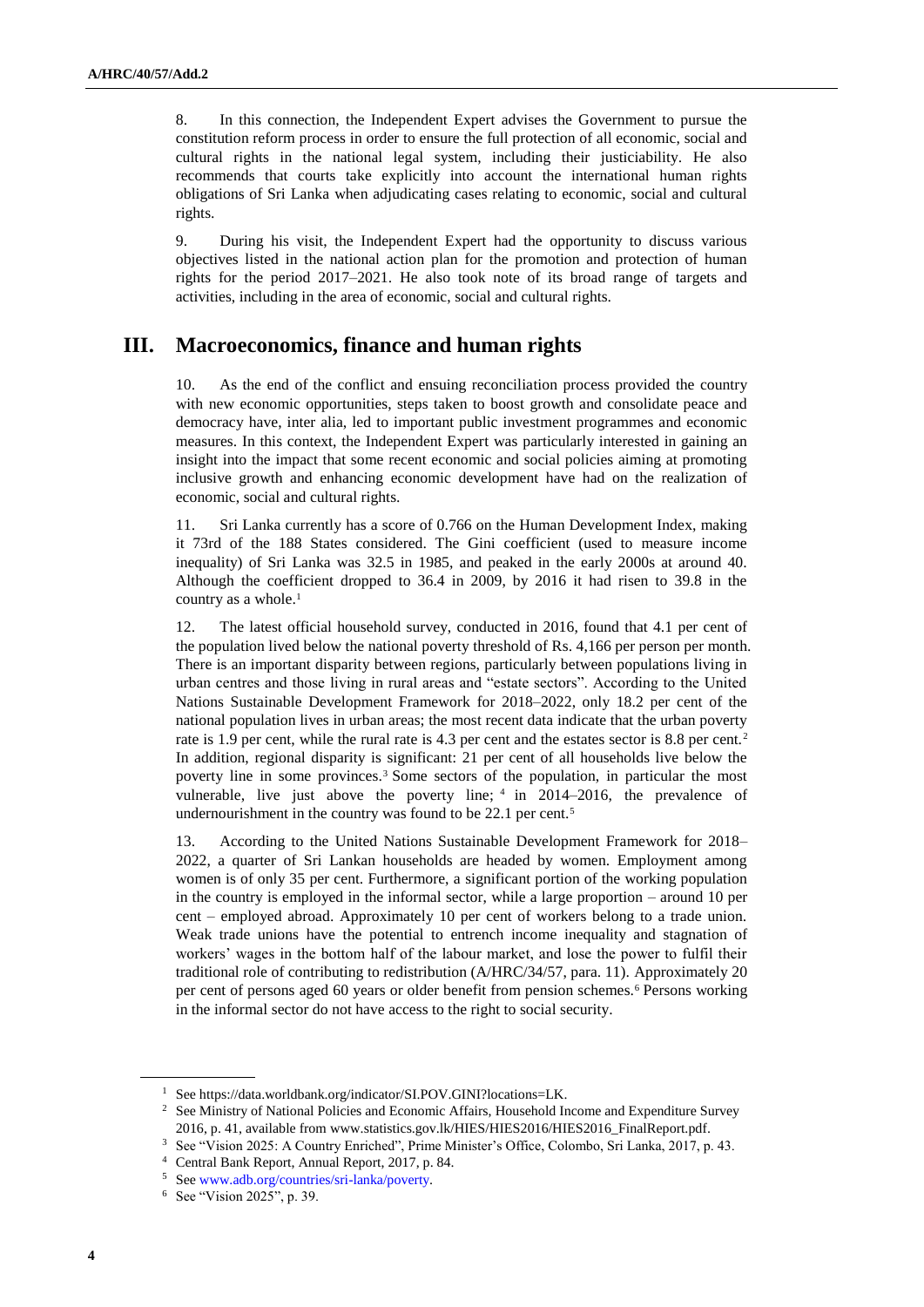#### **A. Debt and macroeconomic stability**

14. The public debt of Sri Lanka has increased significantly in recent years, rising from 68.7 per cent of GDP in 2012 to 78.8 per cent in 2016. <sup>7</sup> The strategy chosen by the Government, as recommended by international financial institutions, notably the International Monetary Fund (IMF), was to stabilize the economy by strengthening the fiscal and external sectors. In their view, external indebtedness would help achieve this goal. The Government's strategy also included financing mega infrastructure projects that, jointly with stabilization of the economy and export promotion, would create the enabling environment to promote sustainable growth.

15. Between 2000 to 2009, foreign debt (calculated in rupees) doubled<sup>8</sup> and it has continued to grow ever since. At the end of 2017, foreign debt amounted to \$28.7 billion, an increase of 13 per cent over 2016, when it was estimated at \$25.3 billion at the end of the year.<sup>9</sup> While the debt to GDP ratio has declined, the more onerous composition of the debt should be carefully considered, given that servicing a debt also involves paying interest. Since 2010, the amount of interest paid has steadily increased. In addition, by the end of 2017, the share of market borrowing of overall debt stock accumulated was 39 per cent, making it the most important type. During the same period, the main creditors (39 per cent) were bilateral sources, while the share of market borrowing was 34 per cent.<sup>10</sup>

16. Foreign direct investment and exports has not increased as projected, nor has GDP growth been as robust as hoped. After three years of significant growth, from 2010 to 2012, thanks to rapid development of the debt-funded non-tradable sector, when GDP grew at an annual average rate of 8.5 per cent GDP growth slowed to an average 4.5 per cent from 2013 to 2016. It is true that the legacy of such borrowing heavily compounded the State's foreign debt, and that some of the projects that they financed have longer gestation periods; but debt keeps growing nonetheless. A series of natural disasters, such as floods and droughts, have also affected GDP growth, which slowed to 3.3 per cent in 2017. In September 2018, the Asian Development Bank forecasted a growth rate of 3.8 per cent for 2018 and 4.5 per cent for 2019.<sup>11</sup>

17. The Independent Expert recommends that the debt sustainability analyses carried out by the Government and international financial institutions be based on a more comprehensive understanding of debt sustainability, incorporating human rights (see A/HRC/20/23 and Corr.1) and the social and environmental dimensions of sustainability (see A/71/305). The Auditors General's Department has at its disposal the technical standards to audit public debt formulated by the International Organization of Supreme Audit Institutions, based on the Principles on Promoting Responsible Sovereign Lending and Borrowing developed by the United Nations Conference on Trade and Development. The recent enactment of the Active Liability Management Act, aiming at improving public debt management, represents a timely opportunity to incorporate a more holistic approach to debt sustainability.

### **B. Economic reform programme**

18. The Government of Sri Lanka has taken robust measures to reduce the fiscal deficit to the target of 3.5 per cent by 2020. In this context, it has made significant efforts to maintain macroeconomic stability, carrying through a range of reforms to that end. Vision 2025 also describes a number of measures that will be taken.

<sup>7</sup> Ministry of Finance, Annual Report 2017, p. 120.

<sup>8</sup> [See](file:///C:/Users/mcparland/Documents/Human%20Rights%20Council/HRC%2040/57/See) www.cbsl.gov.lk/en/publications/other-publications/statistical-publications/economic-and-socialstatistics-of-sri-lanka.

<sup>9</sup> Ministry of Finance, Annual Report 2017, p. 118

<sup>10</sup> Se[e www.erd.gov.lk/index.php?option=com\\_content&view=article&id=86&Itemid=307&lang=en#](http://www.erd.gov.lk/index.php?option=com_content&view=article&id=86&Itemid=307&lang=en#government-external-debt-and-key-debt-indicators) [government-external-debt-and-key-debt-indicators.](http://www.erd.gov.lk/index.php?option=com_content&view=article&id=86&Itemid=307&lang=en#government-external-debt-and-key-debt-indicators)

<sup>11</sup> See www.adb.org/sites/default/files/publication/452971/ado2018-update.pdf.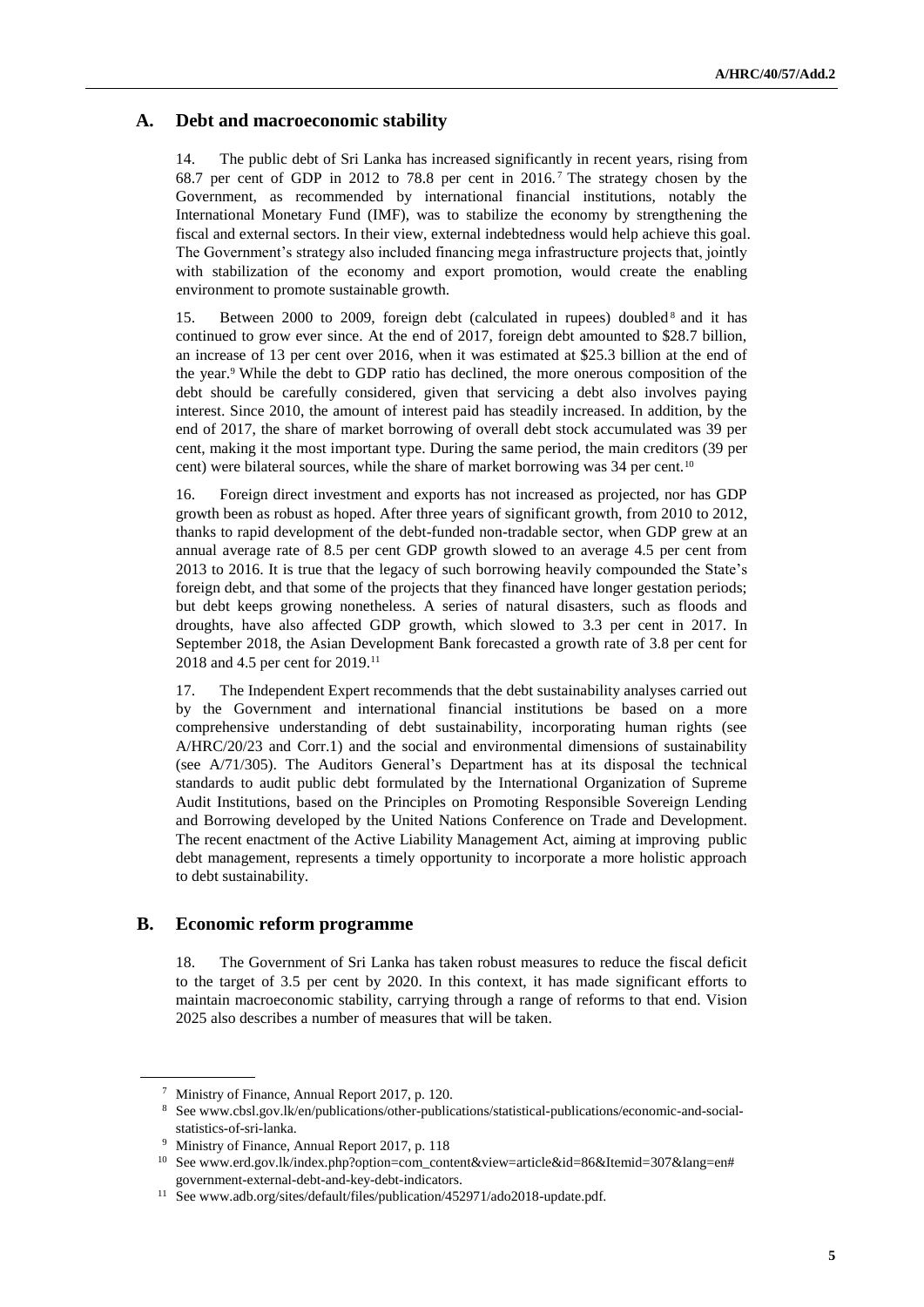19. During his visit, the Independent Expert pointed out that, while maintaining macroeconomic stability is an important concern, it should not prevent a human rights assessment of planned reforms in line with international human rights norms and standards. In this regard, it is important to highlight that institutions, like borrowing States, have obligations under international human rights law when implementing economic reform and structural adjustment programmes (see A/HRC/37/54, paras. 25–34; see also A/HRC/20/23, annex and Corr.1).

20. The Independent Expert noted with regret that neither the Government nor IMF had conducted a human rights impact assessment of the economic reforms implemented or announced. Such an assessment is, however, of paramount importance from a human rights standpoint when, for example, rationalizing fuel subsidies and social security benefits, or when a more profit-oriented logic is introduced into public services or State-owned corporations. This is without condoning the lack of due diligence in the supply of public goods, which can itself be deleterious to the enjoyment of economic, social and cultural rights.

21. Approved in June 2016, the three-year programme supported by an IMF extended arrangement under the Extended Fund Facility of \$1.5 billion has resulted in a number of reforms, including measures to lower the budget deficit, raise government revenue and strengthen public financial management, as well as monetary policy review, reform of State-owned enterprises and stimulating trade and investments.

22. In 2017, the Government launched Vision 2025, an ambitious economic programme that focuses on creating opportunities for inclusive growth, ensuring a better standard of living and adopting an export-oriented strategy to enhance growth. Aimed at creating a million jobs and increasing per capita income and foreign direct investments and exports, the programme covers a number of reforms, including in the sectors of social safety nets, land and the labour market. It also aims at strengthening macroeconomic stability through fiscal consolidation, ensuring price stability and maintaining a market-based competitive exchange rate.

23. While some macroeconomic targets have been met in general, such as those set with regard to the inflation rate and fiscal targets, there are some gaps to be addressed from a human rights standpoint. The Independent Expert analyses some of the reforms undertaken by the Government below.

#### **1. Fiscal reform, public expenditure and social spending**

24. A number of measures aimed at lowering the national fiscal deficit to 3.5 per cent by 2020 have been taken, including with regard to the rationalization of public expenditure and broadening the tax base.

25. While there is a consensus that a greater mobilization of resources is needed and despite the measures taken by the Government to broaden the tax base, the fiscal deficit remains significant, while public finances are affected by the limited reserves available. The adoption of the Inland Revenue Act in 2017 has helped to simplify tax collection and the broadening of the tax base. At the same time, the Government has made an effort to tackle existing discretion regarding tax exemptions at various levels. Further steps should, however, be taken to ensure that income and wealth taxes effectively generate sufficient public revenue and reduce economic and social inequality in the country.

26. In this regard, during his visit, the Independent Expert expressed his concern at the significant rise in the value added tax rate, given that the brunt of taxes of this type is often borne by the poorest. In fact, revenue collection through value added tax accelerated to 56.5 per cent in 2017. Regressive tax measures can particularly affect the livelihoods of women, especially those who are living in poverty, since it will most heavily affect women and reproduce inequality, while also failing to substitute for the revenue lost through tax evasion and avoidance (A/73/179, para. 54). It has also been brought to the attention of the mandate holder that the instructions on filling out the new self-assessment forms were confusing, resulting in the risk of citizens being penalized for non-compliance.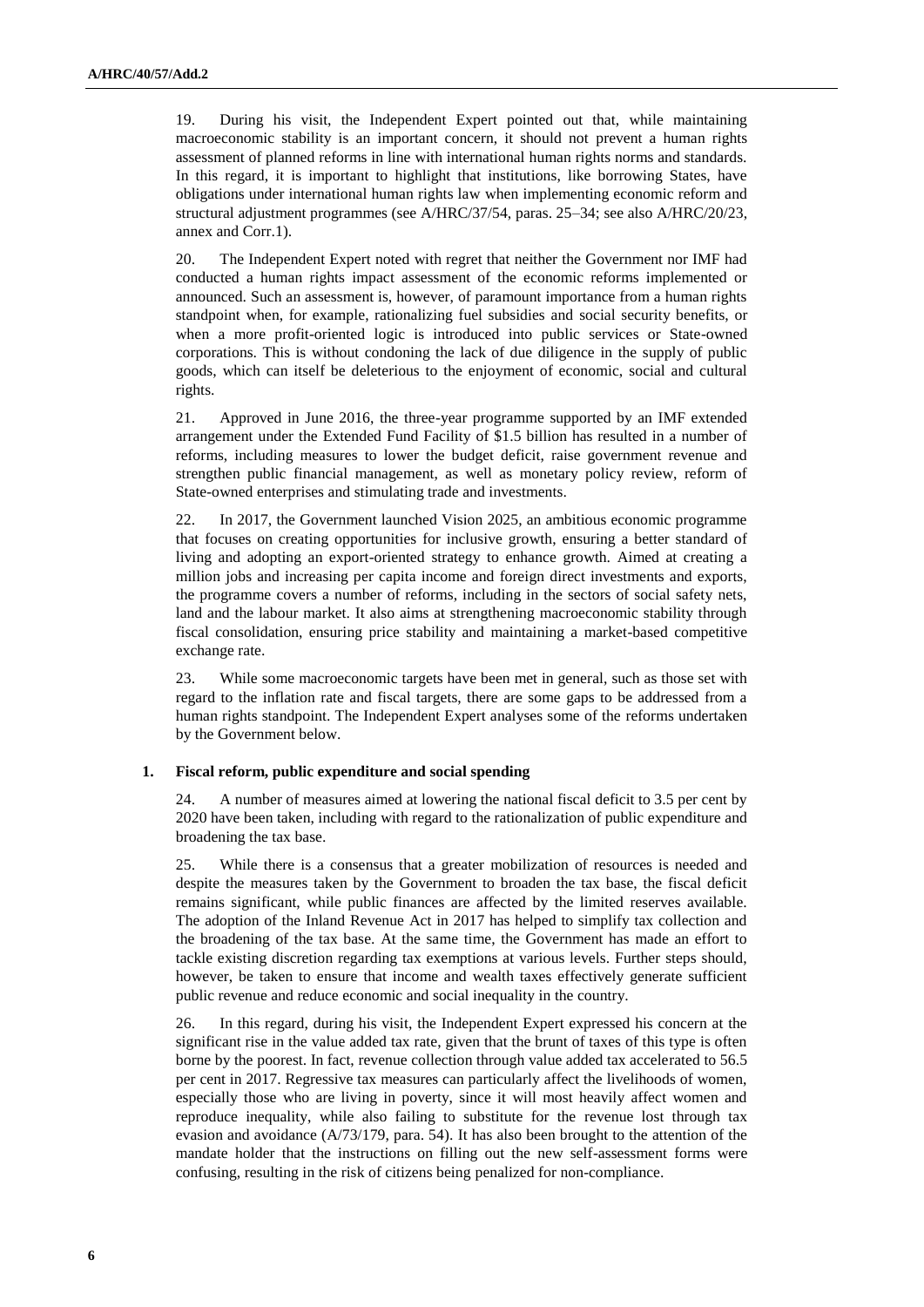27. The Independent Expert shares the views expressed by the Committee on Economic, Social and Cultural Rights regarding the need to put in place a more equitable fiscal system (E/C.12/LKA/CO/5, para. 22) in order to expand the State's fiscal space and resources available for the progressive realization of economic, social and cultural rights. In his view, as fiscal discipline was implemented and as the social budget is considerably underspent in Sri Lanka, social expenditures in particular should be increased to avoid potential retrogression.

28. Having introduced free health-care and education schemes in the 1940s, the State has made a special effort to safeguard and maintain important social policies over the decades. The Independent Expert is concerned that, despite the will to preserve this legacy, and while nominal expenditure has been rising in recent years, some setbacks were registered in the 2017 budget in the education and health sectors; recurrent expenditure by the Government in those sectors (accounting for 14.5 per cent of GDP) is already relatively small if compared to that in the early 2000s (more than 20 per cent of GDP) or to that of other developing countries, and should not be subject to further cuts.

29. In general, public expenditure in education, health and social transfers should not be reduced to achieve fiscal adjustment. In this regard, the Independent Expert welcomes the increase in expenditure announced for education and health in 2018. The mandate holder was, however, informed that, in the past, social spending has not always matched budget estimates in some sectors. For instance, in the case of health services, published estimates were higher than what was actually spent in 2016. In 2016 and 2017, the budget allocated to the education sector was also underspent. The Independent Expert shares the view of the Committee on Economic, Social and Cultural Rights with regard to the importance of budgetary allocation reflecting GDP growth (E/C.12/LKA/CO/5, paras. 21–58).

30. With regard to welfare expenditure, the budget has been gradually rising in recent years. Nevertheless, it is expected that ongoing reform of its safety net programme will have important implications for the Samurdhi national social protection programme. In this regard, the Independent Expert is concerned about efforts to "better target" beneficiaries by redefining the programme's admissibility criteria. <sup>12</sup> In 2018, the programme benefited 1,400,000 people (out of a national population of more than 21 million).

31. The Government has also expressed its intention of engaging in public-private partnerships in important social sectors, such as health and education. Partnerships of this type should not, however, replace the Government's primary obligation of ensuring economic, social and cultural rights equally among everyone and its obligation to allocate maximum available resources (see A/73/396). Such considerations should be borne in mind when establishing the national agency for public-private partnerships and defining its operations.

32. Debt repayment is the country's largest expenditure; a significant amount of borrowing is in fact currently allocated for this purpose.<sup>13</sup> As a general principle, social spending should not be cut in order to repay increasing debts if less harmful policy options are available (A/HRC/37/54, para. 7). At least three (complementary) options deserve to be considered: first, boosting domestic demand through various channels, such as progressive tax reforms, expanding social benefits and increasing minimum wages; the resulting growth in GDP increases fiscal revenues; second, opening discussions on whether the military budget reflects the fundamental changes the country has undergone in recent years, in particular in the fields of peace and economic development; and third, renegotiating debt with creditors in order to expand the fiscal space to boost domestic demand and generate revenues to ensure that nobody is left behind. Fiscal, monetary, economic and social policies should be fully consistent.

<sup>12</sup> "Vision 2025", p. 39.

<sup>&</sup>lt;sup>13</sup> Se[e www.auditorgeneral.gov.lk/web/images/special\\_report/Public-Debt-Management](http://www.auditorgeneral.gov.lk/web/images/special_report/Public-Debt-Management-finalEnglish.pdf)[finalEnglish.pdf.](http://www.auditorgeneral.gov.lk/web/images/special_report/Public-Debt-Management-finalEnglish.pdf)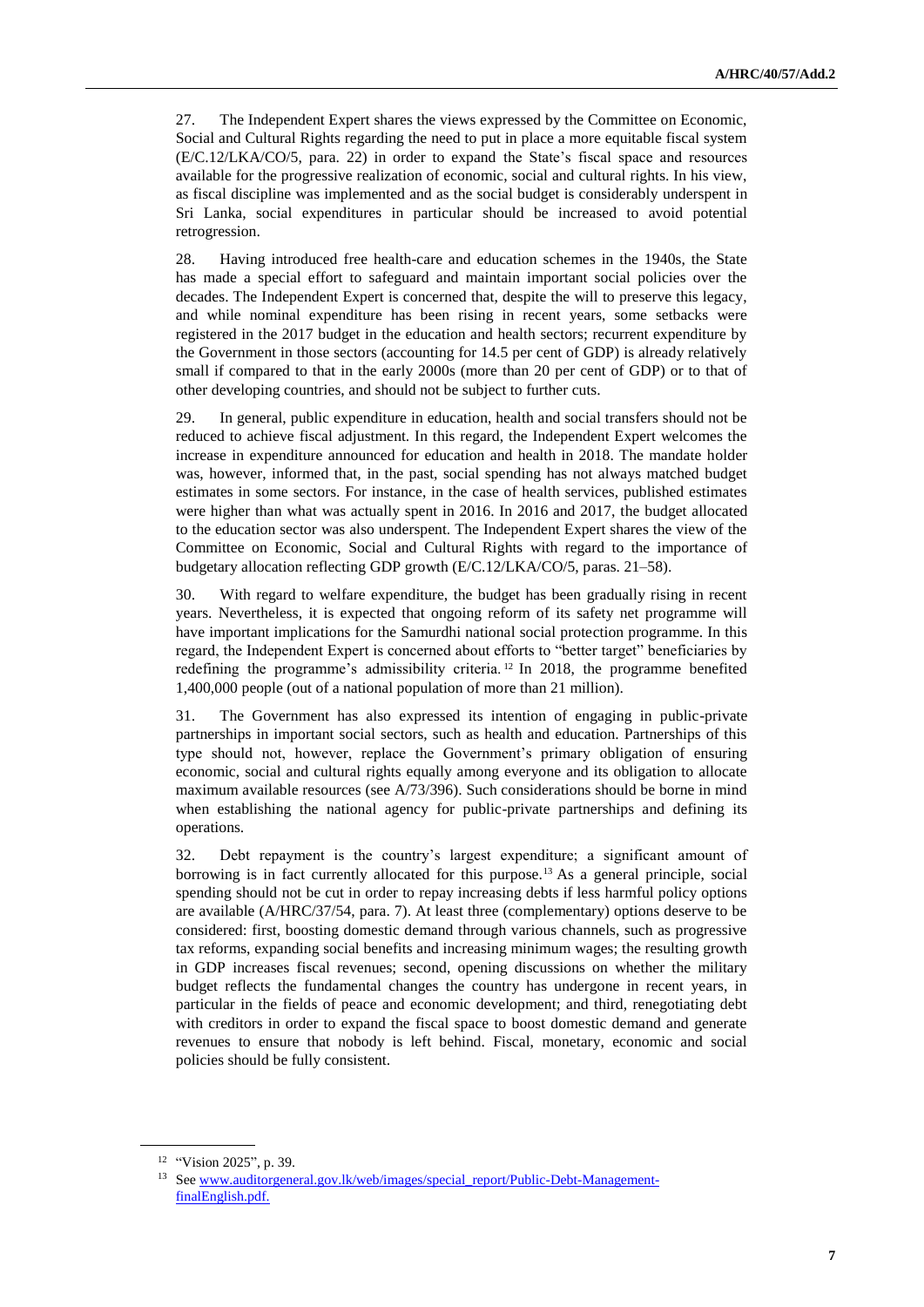#### **2. Monetary policy**

33. With a view to keeping the rate of inflation low, the Central Bank introduced a comprehensive "inflation targeting road map" and plans to ensure flexible inflation targeting in the future.<sup>14</sup> It recently reiterated its intention to maintain the inflation rate in single digits.<sup>15</sup>

34. The rupee depreciated in 2018.<sup>16</sup> While depreciation might be beneficial for certain segments of the economy, it increased the cost of imports, including of food, into Sri Lanka, and reduced the purchasing power of wage earners. While efforts have been made to keep the rate of inflation down to prevent food price volatility, they also have an impact on interest rates.<sup>17</sup> The poor may also be affected by the price increase of imported goods, especially food prices. Fiscal retrenchment and public spending cuts may affect social assistance outlays, amplifying the consequences of the crisis on the poor. Changes in the value of assets have an impact on income distribution because variations in interest rates, assets and real estate prices are more likely to affect the wealth of the better off (A/HRC/31/60, para. 42).

#### **3. Reform of State-owned enterprises**

35. At the time of signing the agreement with IMF in 2016, Sri Lanka owned 200 enterprises, some of which delivered public services. With a view to maintaining macroeconomic stability, the Government, according to Vision 2025, intends to address "unproductive expenditure" and has initiated a restructuring of its enterprises, the largest of which operate in electricity, fuel and water.<sup>18</sup> The aim of their restructuring is to eliminate losses and ensure their commercial viability. The reforms also ensure that the price of services and goods delivered by these State-owned enterprises will be determined by the market.

36. The Independent Expert is concerned that measures adopted in this context may also have an impact on the realization of the social, economic and cultural rights of rights holders, such as through the introduction of a petroleum and electricity formula. While kerosene is still supplied at a subsidised price, fuel prices are now set through an automatic market-based mechanism, as will be the price of electricity. Further recent reforms have resulted in the rationalization of energy and farming subsidies. The mandate holder is concerned at the impact that such measures could have, in particular on the livelihood of fishing, farming and rural communities. It should be noted, however, that the Government has recently introduced a subsidy for fertilizers for this purpose.

37. Such cuts should be compensated at least through cash transfers targeting those in need in a timely and efficient manner. Investments in rural economy should be directed at supporting the livelihoods of small-scale producers by facilitating technology transfer, market access and access to financial, physical and natural resources – to compensate for the subsidy reductions targeting those in need.

#### **4. Trade and investment**

38. The strategy contained in Vision 2025 is to ensure growth by empowering the private sector and doubling the rate of exports.<sup>19</sup> In this regard, a new five-year national export strategy was launched in 2018. Along with the new trade policy, it seeks to increase the efficiency of trade facilitation, remove barriers to foreign investment entry and

<sup>14</sup> "Vision 2025", p. 19.

<sup>15</sup> Se[e www.cbsl.gov.lk/sites/default/files/press\\_20180103\\_Road\\_Map\\_2018\\_e.pdf.](https://www.cbsl.gov.lk/sites/default/files/press_20180103_Road_Map_2018_e.pdf)

<sup>16</sup> See [http://groundviews.org/2018/08/21/hidden-costs-the-impact-of-foreign-aid-on-sri-lankan-citizens/.](http://groundviews.org/2018/08/21/hidden-costs-the-impact-of-foreign-aid-on-sri-lankan-citizens/)

<sup>17</sup> See http://citeseerx.ist.psu.edu/viewdoc/download?doi=10.1.1.487.7665&rep=rep1&type=pdf.

<sup>18</sup> Bandula Sirimanna, "Five top SOEs targeted for major reforms", *Sunday Times*, 24 September 2017.

<sup>19</sup> Ministry of Finance, Annual Report 2017, p. 136.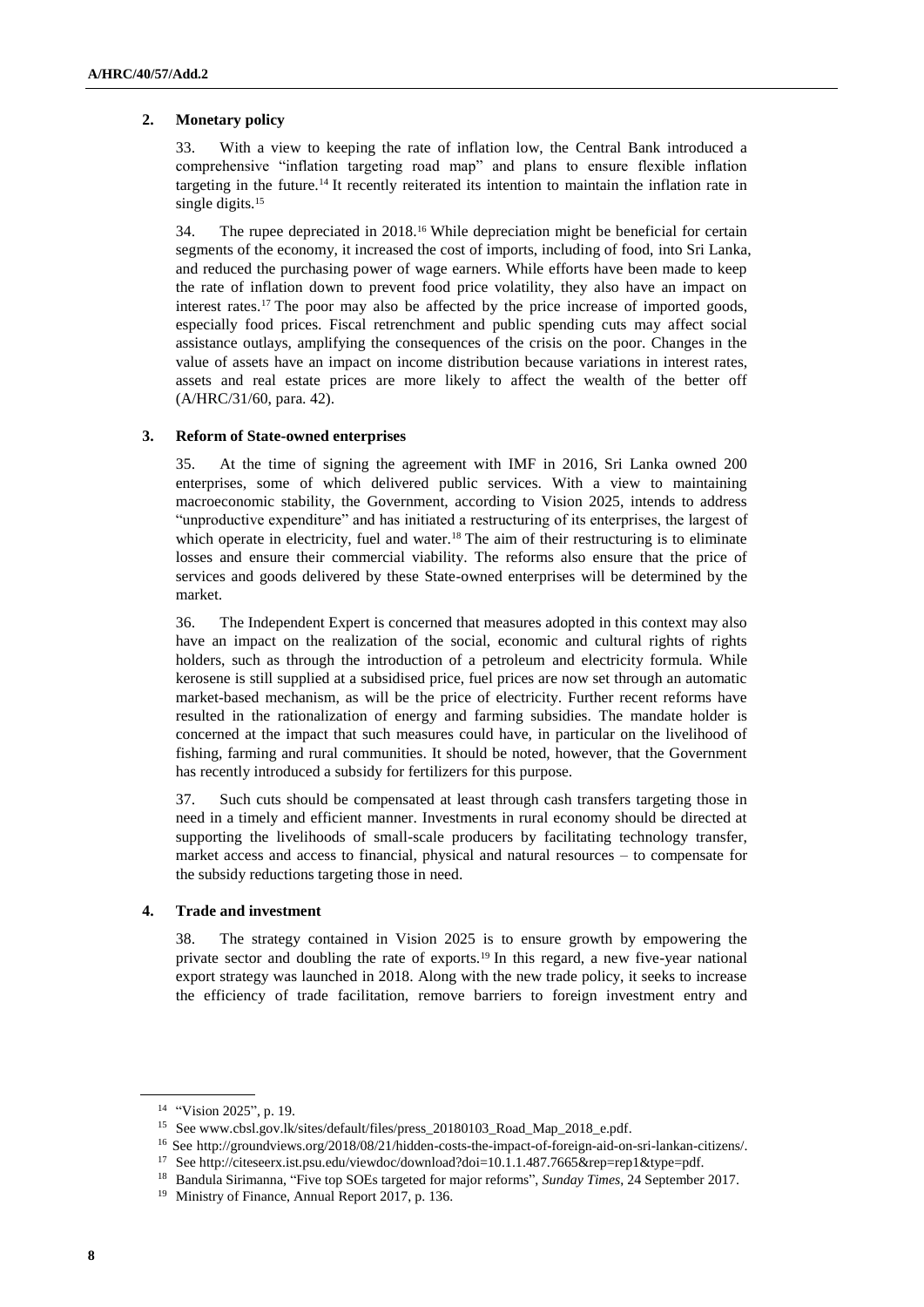establishment (including access to land), enhance access to finance and strengthen financial market infrastructure.<sup>20</sup>

39. While the need to generate more resources and attract investments is an important concern for the Government, any negotiations should take into account the guiding principles for human rights impact assessments of trade and investment agreements (A/HRC/19/59/Add.5, appendix), which set out specific criteria for human rights impact assessments. In implementing specific reform measures to ensure investments, it is essential that any potential adverse impact on specific human rights is prevented, in accordance with international norms and standards. The Independent Expert also recommends in this context that Sri Lanka consider adopting a national plan of action on business and human rights.

#### **5. Reforms to strengthen growth**

40. The current economic programme contained in Vision 2025 considers the dearth of land available for commercial use an obstacle to growth. It therefore proposes to reform the sector by changing land tenure restrictions associated with alienated lands, offering clear transferable titles, and removing barriers to competitive real estate markets". Nevertheless, it is important to note that areas of land are still being used by the military in the north and east of the country for commercial purposes (E/C.12/LKA/CO/5, para. 49). In this regard, the United Nations High Commissioner for Human Rights stated that he still considered that the military should only retain land when it was strictly necessary for security purposes, and upon payment of proper compensation (A/HRC/37/23, para. 27). Furthermore, while having a significant impact on the livelihood of local communities, the Land Development Ordinance (1935) also has an impact on access to land for women and with regard to land titles. The mandate holder reiterates the recommendation made by the Committee on Economic, Social and Cultural Rights, and encourages Sri Lanka to take measures to map private and public land under the control of the military, ensure its restitution, in line with the recommendation of the Consultation Task Force on Reconciliation Mechanisms, and end military involvement in commercial and other civilian activities (E/C.12/LKA/CO/5, para. 50).

41. Furthermore, in going forward with new economic zones, the Government should ensure that a human rights impact assessment of projects and infrastructure is conducted. In doing so, people potentially affected by them should be meaningfully consulted.

42. With regard to the labour reform currently under way, the Independent Expert welcomes the Government's intention to take measures to strengthen women's participation in the labour market. The unemployment rate of women is over twice that of men.<sup>21</sup> Furthermore, women are overrepresented in the informal sector in general and low productivity and low-income agriculture areas. In 2010, it was calculated that female workers accounted for 61.9 per cent of all persons employed in the country's four industrial parks and nine export processing zones.<sup>22</sup>

43. The Independent Expert also encourages Sri Lanka to address the issue of informal employment, which concerns an important portion of the workforce, including by enforcing labour laws already in place. He once again highlights the significant effect of strong labour laws on labour rights, and challenges the widespread belief that deregulating the labour market will further growth and employment (A/HRC/34/57, para. 56).

<sup>&</sup>lt;sup>20</sup> IMF, Sri Lanka: 2018 Article IV Consultation and the Fourth Review Under the Extended Arrangement Under the Extended Fund Facility, p. 84.

<sup>21</sup> Asian Development Bank, Country Gender assessment: An Update, August 2015, p. 25.

<sup>&</sup>lt;sup>22</sup> Peter Hancock et al., "Gender, Status and Empowerment: a study among women who work in Sri Lanka's Export Processing Zones (EPZs)", 2011, Colombo.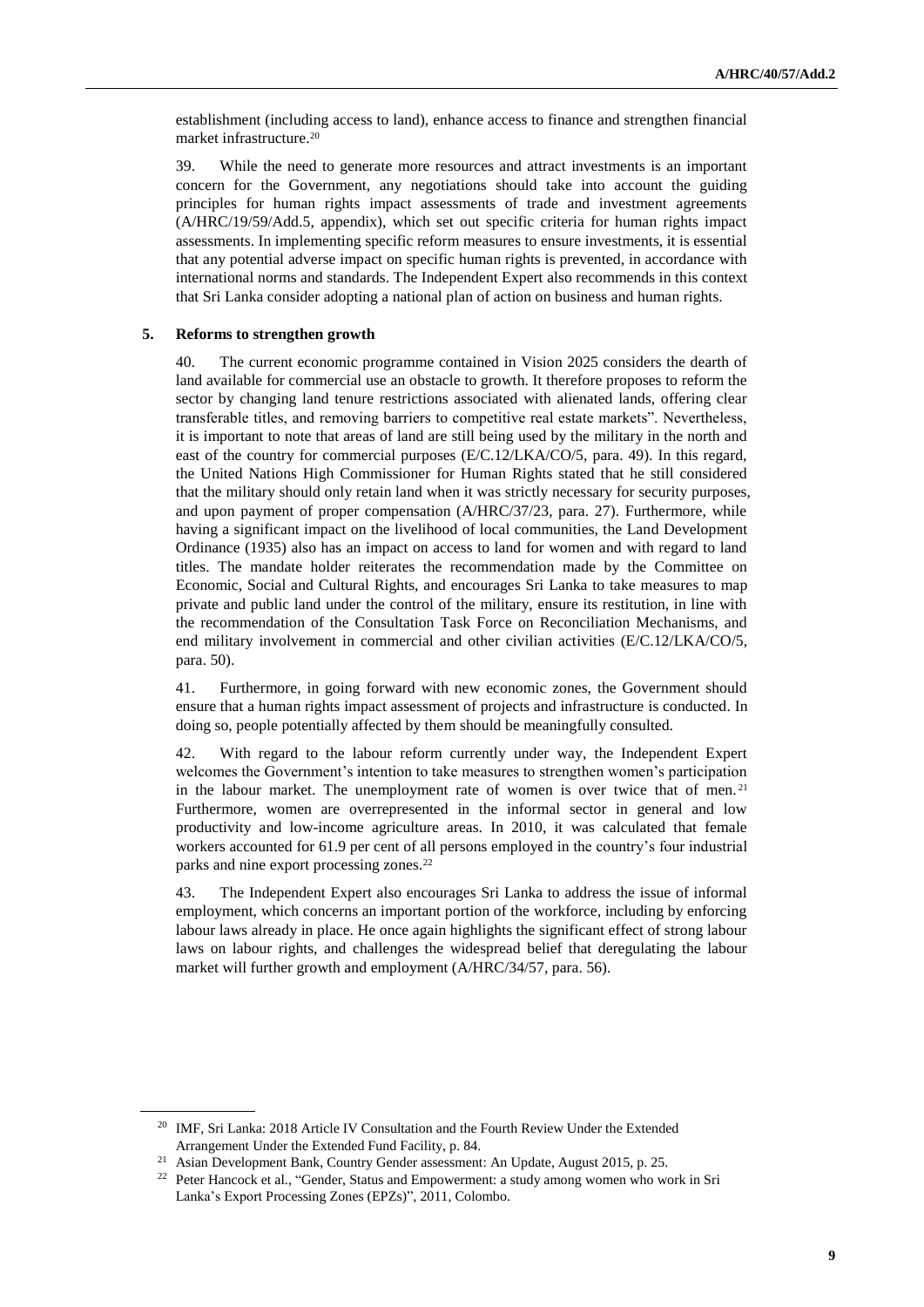# **IV. Illicit financial flows and human rights**

## **A. Impact on human rights**

44. Illicit financial flows cover a broad range of phenomena, including tax avoidance, tax evasion, money-laundering and corruption. Their negative impact on human rights can in particular contribute to the erosion of public finances and available resources (see A/HRC/31/61).

45. In order to assess those impact and to design and implement adequate policies, estimations of illicit flows are needed. The Independent Expert was informed, however, that no study on or official estimation of illicit outflows or inflows has been conducted to date in Sri Lanka. While acknowledging that this is a complex task, he urges the Government to conduct these studies in order to further curb illicit financial flows, in accordance with the Sustainable Development Goals. Goal 16, target 5 aims at the reduction of corruption, while target 4 calls upon States to significantly reduce illicit financial flows by 2030. A recent report by the Department of Statistics of the Ministry of National Policies and Economic Affairs on the realization of the Sustainable Development Goals <sup>23</sup> does not provide information on specific indicators in this regard.

46. According to corruption perception index compiled by Transparency International, in 2017, Sri Lanka ranked 91st out of 180 countries. Although it is a slight improvement on its ranking of 96 the previous year, the State still obtained a score of only 38 out of 100 (the lower the score, the more corrupt a country is perceived).<sup>24</sup>

47. Corruption and other types of illicit financial practices have an impact on human rights given that they draw a sizable part of the State budget away from its social function. Empirical studies have shown the strong correlation between such flows and lower levels of economic development.

48. According to the Vision 2025 programme, governance and institutional mechanisms should be strengthened to boost the country's long-term growth potential, by enhancing public confidence.<sup>25</sup> Sri Lanka has been included in the list of jurisdictions monitored by the Financial Action Task Force for their anti-money-laundering deficiencies, for which a plan of action has been developed.<sup>26</sup> The State has, however, taken steps to strengthen its current regime; its status was recently revised to show that it was compliant or partially compliant with 27 of 40 recommendations made by the Task Force. <sup>27</sup> Some of the Independent Expert's interlocutors also pointed out that corruption also has an impact on investments and attractiveness for business. According to regulation 2018/212 issued by the European Union on 13 December 2017, Sri Lanka should be considered a State with strategic deficiencies in its regime on anti-money-laundering and countering terrorist financing, which pose significant threats to the financial system of the Union.

## **B. Legal framework and international commitments**

49. Sri Lanka ratified the United Nations Convention against Corruption in 2004. Article 156, paragraph 1 (c) of the Constitution of Sri Lanka provides for the implementation of measures laid out in the international instruments and any other international convention aiming at preventing corruption to which the State is a party.While the Convention requires States parties to incorporate its provisions at the domestic level through the adoption of a specific law, Sri Lanka has yet to do so. The Independent Expert also notes that Sri Lanka has not yet ratified the framework developed by the Organization

<sup>23</sup> See www.statistics.gov.lk/sdg/application/publications/book.pdf.

<sup>&</sup>lt;sup>24</sup> See www.transparency.org/news/feature/corruption\_perception00s\_index\_2017.

<sup>25</sup> Ministry of Finance, Annual Report 2017, p. 137.

<sup>26</sup> Se[e www.fatf-gafi.org/countries/#high-risk.](http://www.fatf-gafi.org/countries/#high-risk)

<sup>27</sup> Se[e www.fatf-gafi.org/media/fatf/documents/reports/fur/APG-3rd%20Follow-up%20Report-](file:///C:/Users/mcparland/AppData/Local/Microsoft/Windows/INetCache/Content.Outlook/WN2FEX9W/www.fatf-gafi.org/media/fatf/documents/reports/fur/APG-3rd%20Follow-up%20Report-Sri%20Lanka-2018.pdf)[Sri%20Lanka-2018.pdf,](file:///C:/Users/mcparland/AppData/Local/Microsoft/Windows/INetCache/Content.Outlook/WN2FEX9W/www.fatf-gafi.org/media/fatf/documents/reports/fur/APG-3rd%20Follow-up%20Report-Sri%20Lanka-2018.pdf) pp. 5–6.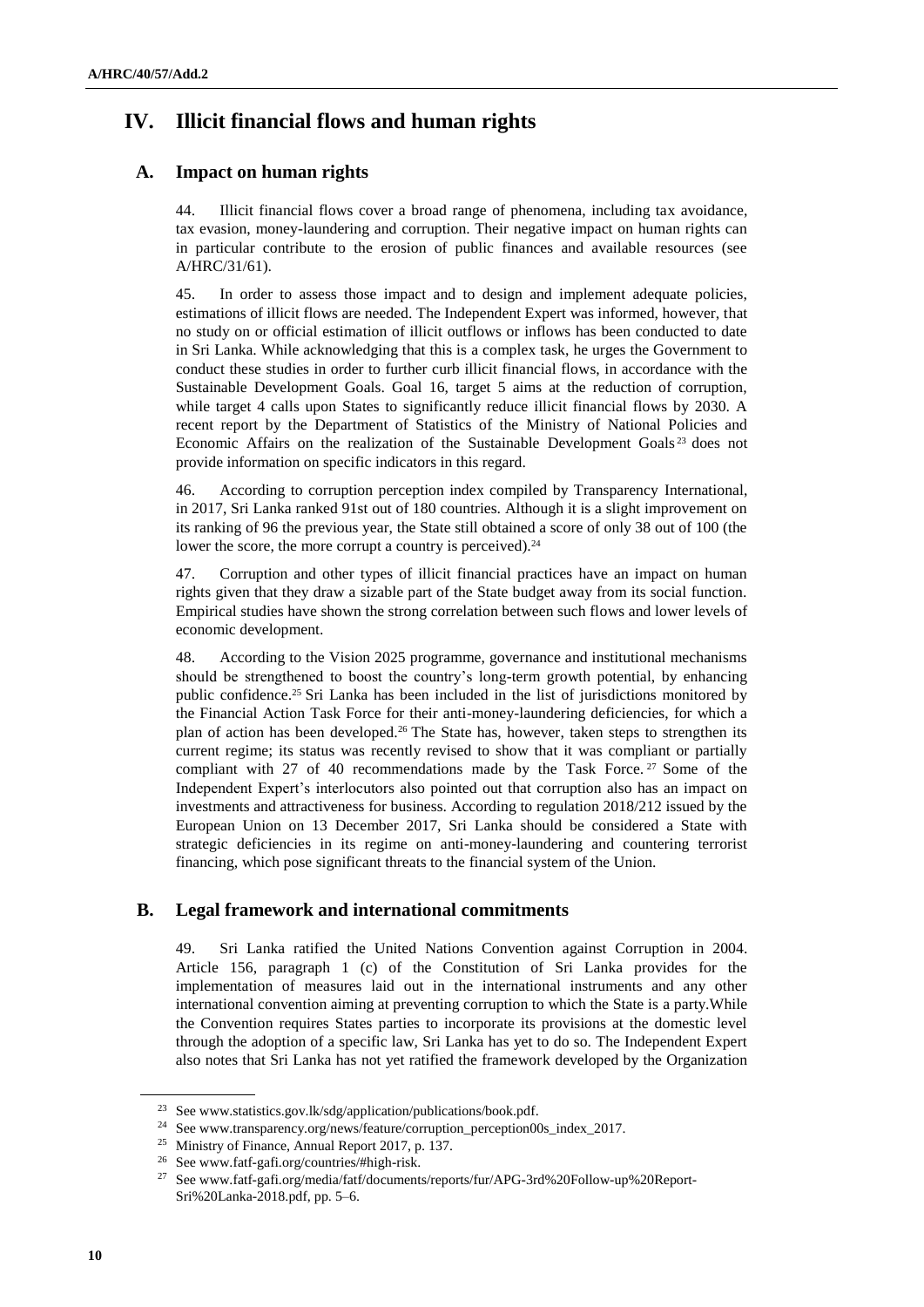for Economic Cooperation and Development providing for the automatic exchange of information.

50. The Prevention of Money Laundering Act No. 5 of 2006, amended in 2011, is at the core of the legislative framework to combat money-laundering. Article 3, paragraph 1 (a) refers to the offence of money-laundering as any person engaging "directly or indirectly in any transaction in relation to any property which is derived or realized directly or indirectly, from any unlawful activity or from the proceeds of any unlawful activity". Subsection (b) also cover cases where a person receives, possesses, conceals, disposes of or brings or invests such property in Sri Lanka, or transfers money out of the country. While the definition of "unlawful activities" provided by the law covers a wide range of offences, it does not expressly refer to tax-related offences.

51. Globally, most illicit financial flows are thought to concern cross-border tax-related transactions (A/HRC/31/61, para. 5), circulate mainly through banking and financial institutions. On the basis of the principle "know your customer", and in accordance with section 7 of the Financial Transactions Reporting Act, No. 6 (2006), banks have a duty to report suspicious transactions to the Financial Investigation Unit. Customer due diligence is described in section 2, paragraph 1 of the Act, prohibiting financial institutions to open, operate or hold anonymous accounts.

52. Because tax evasion is not considered a predicate offence in the country (and therefore cannot be the basis for money-laundering), financial institutions are not required to report suspicious transactions involving tax evasion by their clients. The Independent Expert urges the Government to close this legal gap and to request help from the banks to report suspicious transactions based on tax reasons in order to improve tax collection.

53. Sri Lanka is a member of the Egmont Group and the Asia-Pacific Group on Money Laundering. While assessing that Sri Lanka has a reasonable understanding of the risks of money-laundering, in 2015, the Asia-Pacific Group, in its Mutual Evaluation Report, identified challenges in the areas of prevention, transparency and beneficial ownership and international cooperation. For instance, besides highlighting the need for an anti-moneylaundering strategy, it also recommended that the State put in place enforceable rules to complement prevention efforts with regard to politically-exposed persons and beneficial ownership.

54. According to the national anti-money-laundering policy for 2015–2020, Sri Lanka has a medium risk of money-laundering.<sup>28</sup> In this regard, the latest Mutual Evaluation Report by the Asia-Pacific Group identified corruption and drug-related proceeds as posing the greatest money-laundering risk in 2015. In 2018, new guidelines were put in place by the Financial Intelligence Unit, which operates under the Central Bank, with a view to ensuring better management reports of suspicious transactions.

### **C. Institutional framework**

55. The Financial Intelligence Unit of the Central Bank plays a key role in the institutional anti-money-laundering institutional framework in Sri Lanka. It facilitates investigations and receives, collects and manages suspect transaction reports and related information. Law enforcement remains the responsibility of the Financial Criminal Investigation Division of the police. The Independent Expert notes that Sri Lanka, with a view to improving information exchange, recently signed a memorandum of understanding drafted by the Financial Intelligence Unit with various governmental agencies, including Inland Revenue, Registration of Persons and Immigration, and the police.<sup>29</sup>

56. While improvements have been made to strengthen the legal and institutional framework, challenges remain in the implementation of existing legislation. As pointed out by the Asia-Pacific Group in its Mutual Evaluation Report of 2015, prosecutions and

<sup>28</sup> See http://fiusrilanka.gov.lk/docs/Other/National\_AML\_CFT\_Policy-2015-2020.pdf.

<sup>&</sup>lt;sup>29</sup> Asia-Pacific Group on Money Laundering, Mutual Evaluation of Sri Lanka, Third Follow-up Report, September 2018, p. 3.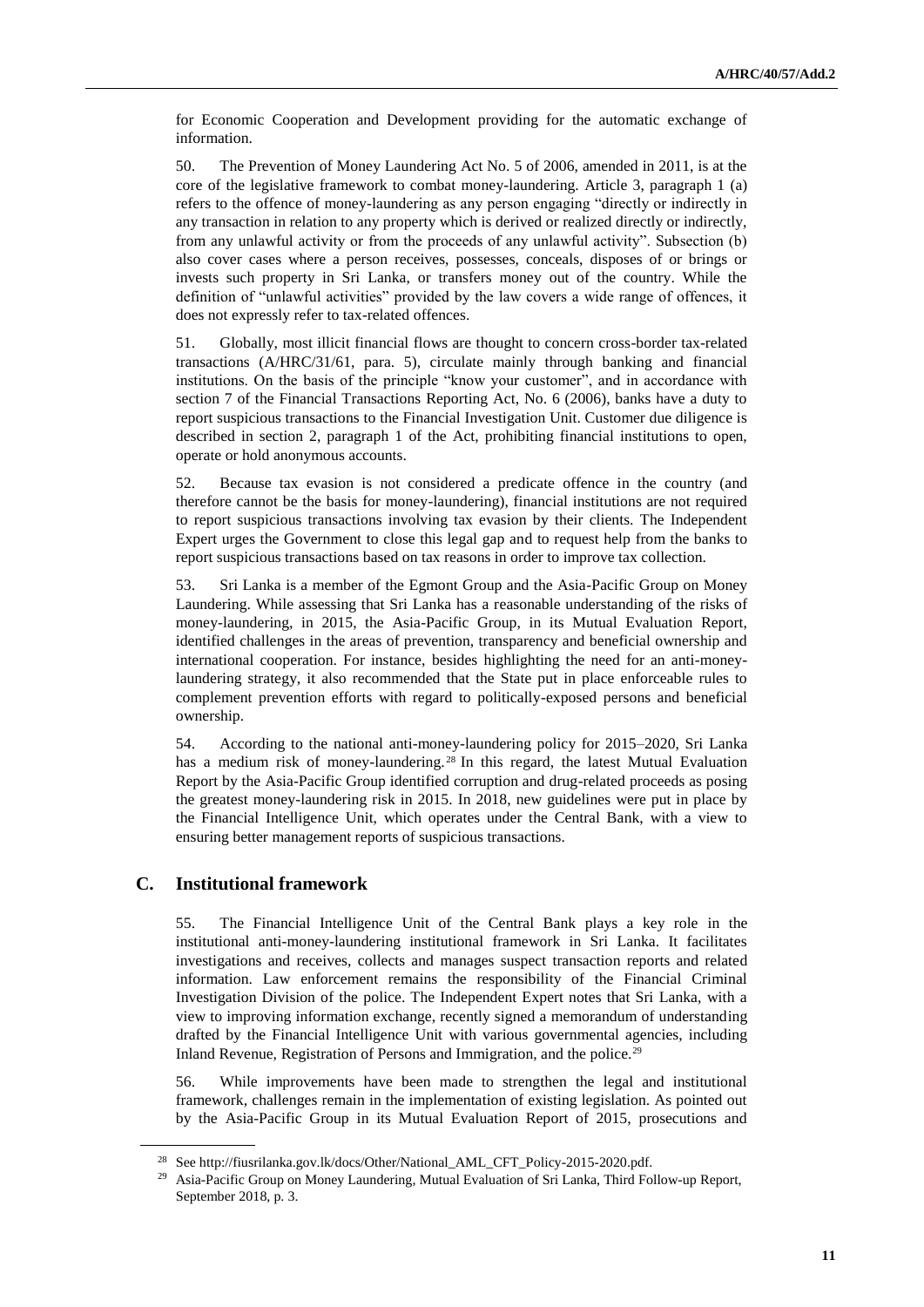convictions have been low over the years. It referred to one registered conviction for money-laundering in 2014, while the Financial Intelligence Unit has reported two other convictions for money-laundering since then. <sup>30</sup> The number of suspicious transaction reports has been rising gradually since 2012, despite a slight decrease in 2016. The latest statistics also indicate that, in 2016, 146 million Rs were suspended under section 15, paragraph 2 of the Financial Transaction Reporting Act, compared to 263.2 million Rs in 2015.<sup>31</sup>

57. The mandate of the Commission to Investigate Allegations of Bribery or Corruption includes investigating allegations of bribery or corruption against a person. It may also "direct the institution of proceedings against such person for such offence in the appropriate court" if an offence under the Bribery Act is disclosed during the investigation. Its mandate is, however, limited to allegations in the public sector. While the Commission mainly directed its efforts towards low-ranking officials, the Independent Expert notes that recent initiatives aimed at addressing cases allegedly implicating high-level officials.<sup>32</sup>

58. The Independent Expert was also informed about alleged corruption at various levels, including in the context of the implementation of social programmes. Cases of arrest, investigation and prosecution of officials have recently been registered.<sup>33</sup> He is concerned at reports of "sexual bribery" by public officials in 2017 (CEDAW/C/LKA/CO/8, paras. 24 (b)).<sup>34</sup> One report found that complaints in this regard had been made to the Commission in the past. The fact that the complaints were actually taken to court is a step forward.<sup>35</sup> At least five complaints were filed by women between 2012 and 2016 regarding alleged "demands for sexual gratification in lieu of money, for political or administrative services".<sup>36</sup>

59. The Independent Expert commends the Government and the Parliament for having established in May 2018 special courts to handle cases specifically related to bribery and corruption, in order to speed up cases that have dragged on sometimes for years. In this regard, he recalls that it is equally important to ensure that the members of these special courts are appointed and are independent during their entire tenure, and that the courts are financially autonomous and not subject to political pressure or interference.

# **V. Project financing and international development assistance**

### **A. International development assistance, lending and recent projects**

60. Since the end of the war in 2009, large-scale infrastructure projects have flourished throughout Sri Lanka. Today, project loans made by the World Bank, the Asian Development Bank, Japan, the Republic of Korea, India and China alone amount to some \$19.3 billion, or 48 per cent of all loans contracted by the State. Furthermore, infrastructure projects accounted for 49 per cent of all disbursements for official development assistance for 2017; when combined with the energy and transport sectors, the total accounts for 63 per cent.<sup>37</sup>

61. Examples of recent projects include the Colombo Outer Circular Expressway, the Hambantota port and the Hambantota airport, and various dams and power plants, which were approved and commenced in the late 2000s and early2010s. During the visit of the

<sup>30</sup> Se[e http://fiusrilanka.gov.lk/docs/AR/FIU\\_AR\\_2016.pdf,](http://fiusrilanka.gov.lk/docs/AR/FIU_AR_2016.pdf) p. 22 and [http://fiusrilanka.gov.lk/docs/AR/FIU\\_AR\\_2015.pdf,](http://fiusrilanka.gov.lk/docs/AR/FIU_AR_2015.pdf) p.22.

<sup>31</sup> Ibid.

<sup>&</sup>lt;sup>32</sup> "Top Sri Lanka officials arrested while taking bribe-anti-graft body", Reuters, 3 May 2018.

<sup>33</sup> See www.ciaboc.gov.lk/investigation/detection-raids?start=36.

<sup>34</sup> See also [www.ciaboc.gov.lk/investigation/detection-raids/127-divinaguma-development-officer](file:///C:/Users/mcparland/AppData/Local/Microsoft/Windows/INetCache/Content.Outlook/WN2FEX9W/www.ciaboc.gov.lk/investigation/detection-raids/127-divinaguma-development-officer-divisional-secretary-s-office-katharagama)[divisional-secretary-s-office-katharagama.](file:///C:/Users/mcparland/AppData/Local/Microsoft/Windows/INetCache/Content.Outlook/WN2FEX9W/www.ciaboc.gov.lk/investigation/detection-raids/127-divinaguma-development-officer-divisional-secretary-s-office-katharagama) 

<sup>35</sup> Transparency International Sri Lanka, *Anti-corruption agency strengthening initiative assessment of the commission to investigate allegations of bribery or corruption, 2016*, p. 35.

<sup>36</sup> Ibid.

<sup>37</sup> Ministry of Finance, Annual Report 2017, p. 115.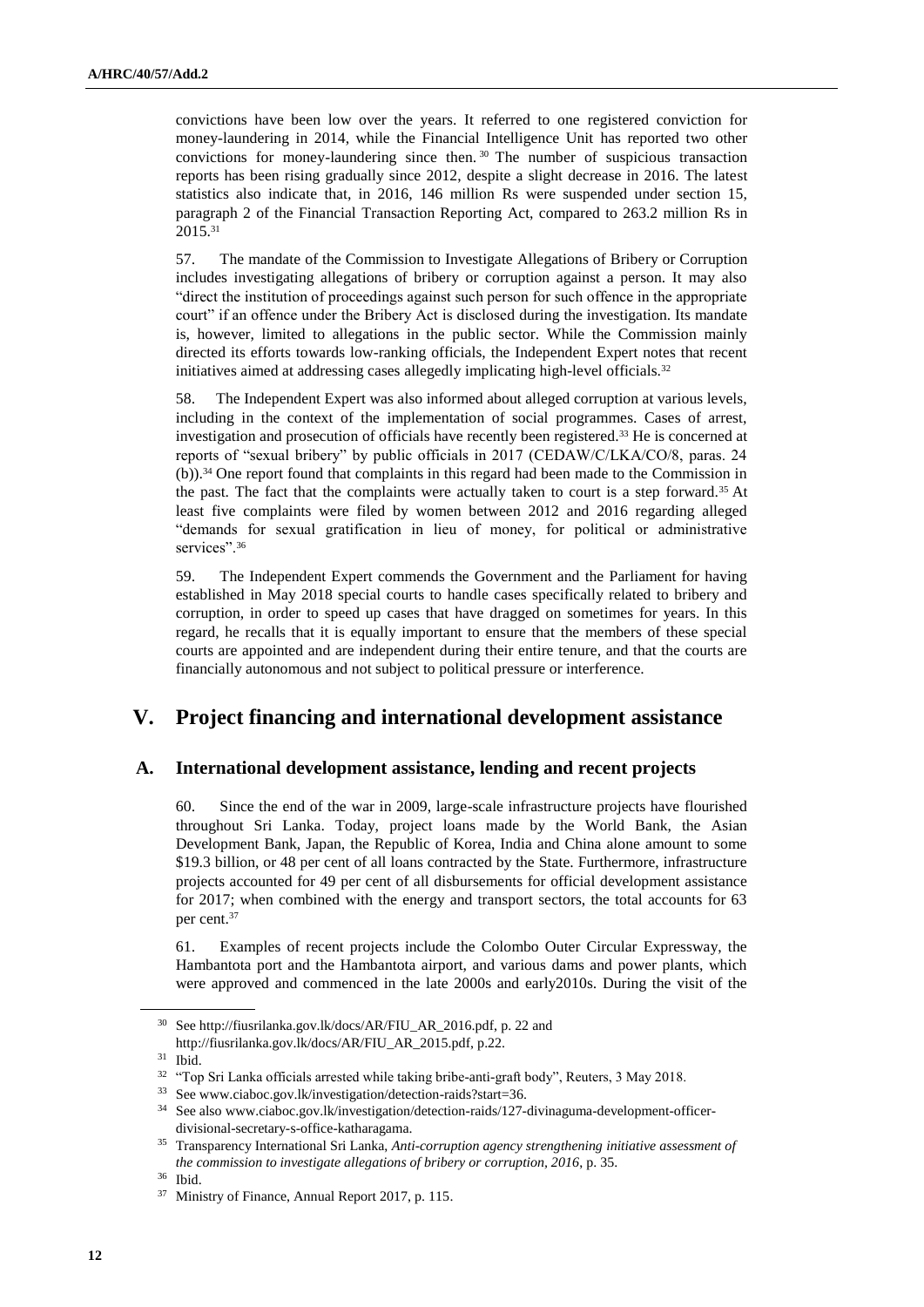Independent Expert, a number of concerns were expressed pertaining to the prevention of the adverse effects of these projects for human rights, and whether and how their success was being used as an opportunity to boost inclusive development and address inequalities.

62. The Urban Regeneration Programme, a project implemented since the early 2010s, has the objective of transforming Colombo into "a world recognized city".<sup>38</sup> More than 50,000 families were relocated between 2010 and 2014 from informal settlements and similar areas into new housing projects. In 2014, the Special Rapporteur on adequate housing as a component of the right to an adequate standard of living, and on the right to non-discrimination in this context brought to the attention of the Government of Sri Lanka information pertaining to alleged forced evictions of local populations in Colombo without due process.<sup>39</sup> Reportedly, many families that have been evicted have not been adequately compensated, and alternative housing has not been provided, despite the pledges made to this effect. A recent study has highlighted various shortcomings in the implementation of the National Involuntary Resettlement Policy, including the fact that the policy itself is not available in all national languages in the first phases of its implementation, and issues relating to compensation for those who lost their homes as a result of eviction and resettlement.<sup>40</sup>

63. International human rights instruments have a crucial economic role to play; they help to capitalize internally the expected multipliers of foreign investment, ensuring that the positive aspects of the projects will lead to a real benefit to the entire population, while preventing and/or minimizing their negative human rights effects, which, in turn, reinforce the environmental and social sustainability of the projects.

64. The legislative and policy framework in Sri Lanka already provides certain criteria relevant to project assessment, notably with regard to land acquisition and involuntary resettlement. The National Involuntary Resettlement Policy includes certain provisions for consultation and compensation for affected communities. In that context, measures have also been taken to assess the environmental implications of projects through the National Environment Act (as amended in 1988). There are, however, shortcomings in the length of public consultations, while documentation is often lacking due to location and language.<sup>41</sup> Concerns about the social and environmental impact assessments conducted for projects such as Uma Oya and Port City also raise questions with regard to the effectiveness of these processes. Further, the National Involuntary Resettlement Policy, which is not legally binding, is reportedly not used systematically in large-scale infrastructure development projects, such as Port City.

65. While there are certain procedures in place, the Sri Lankan legislative framework does not provide for detailed obligations to conduct a comprehensive and ex ante human rights impact assessment of infrastructure projects. The Independent Expert therefore advises the Government to close this gap by adopting robust and consolidated relevant legislation on the basis of existing international human rights norms and standards.<sup>42</sup> Improving transparency, consultation and participation of potentially affected people is essential. The procedural aspects of the process should also be established and duly regulated by law.

66. The Independent Expert also commends the provisions contained in the 19th amendment to the Constitution with regard to the right of access to any to information "required for the exercise or protection of the citizen's rights" (art. 14A). He recalls the importance of access to information in the context of infrastructure projects, and welcomes the establishment of the Right to Information Commission under the Right to Information Act, No. 12 (2016).

<sup>38</sup> Se[e www.uda.gov.lk/urban-regeneration-programme.html.](file:///C:/Users/mcparland/AppData/Local/Microsoft/Windows/INetCache/Content.Outlook/WN2FEX9W/www.uda.gov.lk/urban-regeneration-programme.html)

<sup>39</sup> A/HRC/28/85, annex[, LKA 11/2014.](https://spcommreports.ohchr.org/TMResultsBase/DownLoadPublicCommunicationFile?gId=22515)

<sup>40</sup> See www.cpalanka.org/wp-content/uploads/2017/02/The-Making-of-a-World-Class-City\_Final.pdf.

<sup>41</sup> See http://documents.worldbank.org/curated/en/217371525338067142/pdf/SFG4316-RP-REVISED-PUBLIC-disclosed-7-24-18.pdf

<sup>42</sup> OHCHR, Baseline Study on the Human Rights Impacts and Implication of Mega-Infrastructure Investment, 6 July 2017.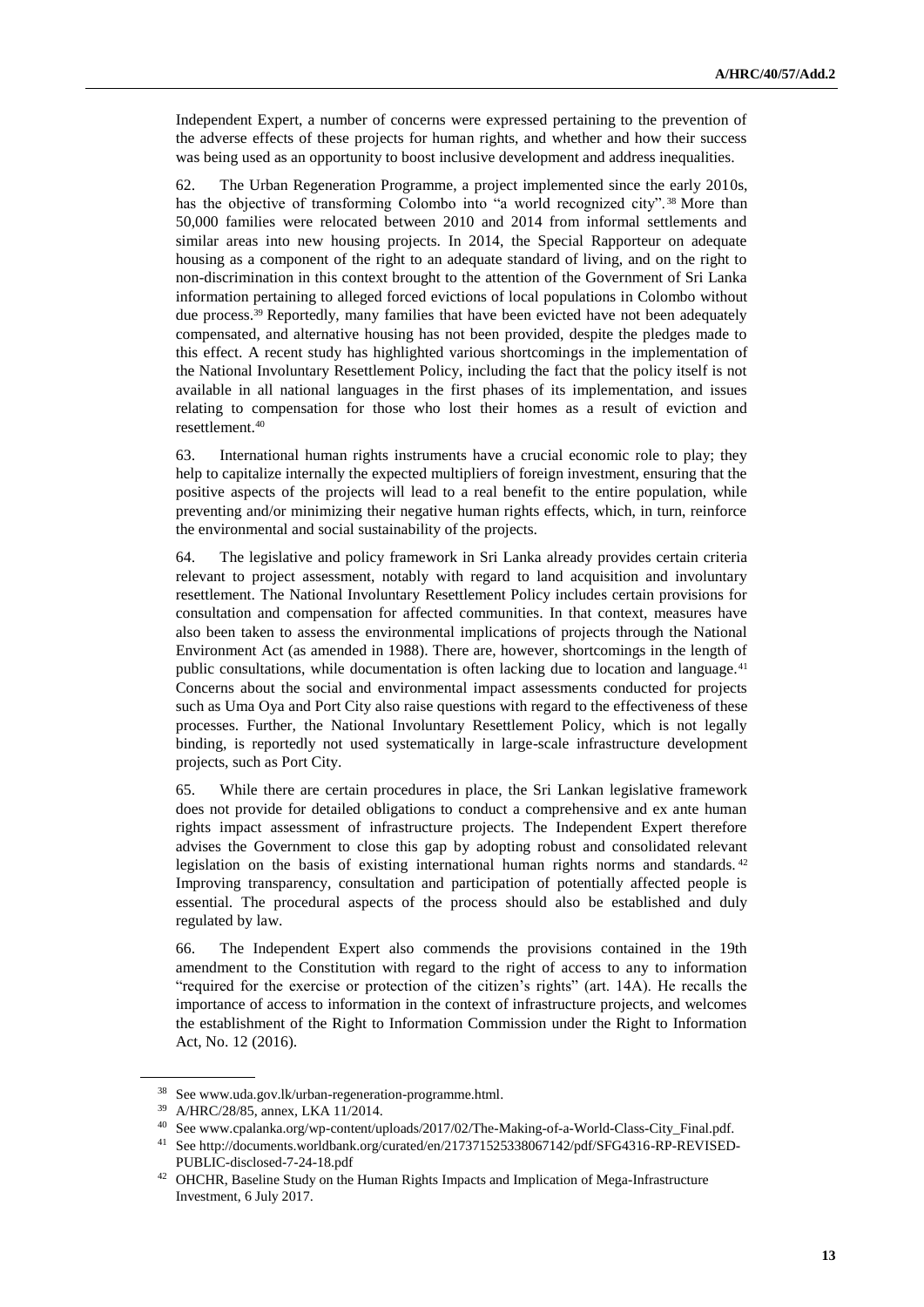### **B. Assessment framework of international financial institutions**

67. In Colombo, international lenders and donors expressed their concern at the environmental and human rights implications of the projects they financed, although none of them had a human rights impact assessment framework. While some referred to "social" and "gender" impact evaluations conducted before taking the final decisions on projects, the standards against which the projects were assessed were not clear. Furthermore, the result of the evaluations were not always publicly available, nor were complaints relating to specific projects.

68. For instance, even though the World Bank and the Asian Development Bank each has a set of social and environmental safeguards,<sup>43</sup> their policies do not explicitly cover human rights. In addition, the Independent Expert was informed that no systematic gender assessments for World Bank projects were conducted in Sri Lanka, given that the World Bank reviews each project on a case-by-case basis to identify potential issues of gender sensitivity. After each such assessment, the project is stamped with a "gender tag".

69. In certain cases, the Asian Development Bank can conduct "country safeguards evaluations" aiming at ensuring that national legislation and policy meet certain standards. In Sri Lanka, the application of this system is being considered for Asian Development Bank projects with the Road Development Authorities; national standards are thus being assessed against the bank's own requirements.<sup>44</sup> The Independent Expert emphasizes that this can be an opportunity to improve what is already in place, and recommends that international financial partners establish more robust frameworks to assess the human rights implications of projects, covering both substantive and procedural rights.

70. The Independent Expert also met with cooperation agencies financing various projects in Sri Lanka, and learned that some had a similar internal impact assessment policy.

# **VI. Microcredit and human rights**

### **A. Microfinance in Sri Lanka**

71. Microcredit has a long history in Sri Lanka that dates back decades, though its use began to expand particularly during the 1990s. The goal of the system was to lift people out of poverty by enabling borrowers, who did not have systemically access to credit, to sustain their livelihoods through financial inclusion and economic empowerment. The projects put in place in this context also paid particular attention to women borrowers.

72. The Independent Expert is not aware of any study to assess the achievement of the above-mentioned goal in Sri Lanka over the years. This is crucial, given that there is no evidence that microcredit actually helps to alleviate poverty in countries where it is broadly used, in particular when the private sector is deeply involved in lending the funds; on the contrary, microcredit has been associated with "anti-developmental" flaws.<sup>45</sup>

73. The microfinance landscape in Sri Lanka is wide and diverse. It comprises various types of financial institutions operating at different levels in both the formal and informal sectors. It includes, for instance, microfinance companies, non-governmental organizations, non-banking finance institutions, development banks, cooperatives, farmer organizations and other types of lenders, such as village banks and informal lenders. A large number of institutions offer microfinance. Given the diverse landscape and the coexistence of informal as well as formal institutions, it is difficult to know exactly how many actually operate in

<sup>43</sup> See www.worldbank.org/en/projects-operations/environmental-and-social-policies and www.adb.org/site/safeguards/overview.

<sup>44</sup> [See www.adb.org/site/safeguards/country-safeguard-systems.](file:///C:/Users/mcparland/AppData/Local/Microsoft/Windows/INetCache/Content.Outlook/WN2FEX9W/See%20www.adb.org/site/safeguards/country-safeguard-systems)

<sup>45</sup> See Milford Bateman et al., *The Rise and Fall of Global Microcredit: Development, Debt and Disillusion* (New York, Routledge, 2019).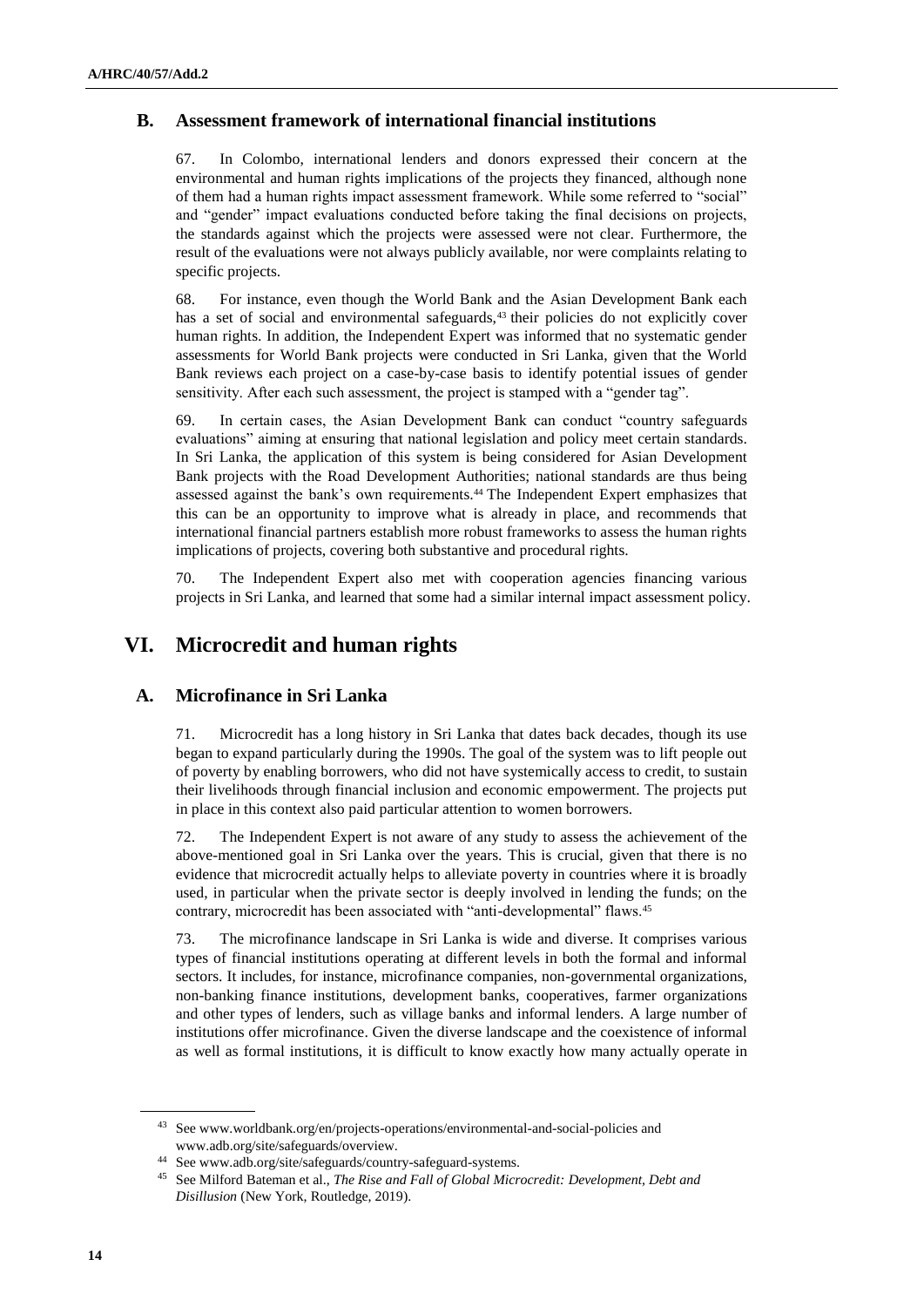the country. The Lanka Microfinance Practitioners' Association has 66 microfinance institutions as members.<sup>46</sup>

74. In addition, while private loan providers are numerous among microfinance actors, government-run institutions account for a significant number of microfinance entities. The Samurdhi programme, for example, oversees its own microcredit schemes. The international development assistance sector is also active in microfinance-related initiatives.

75. According to the performance report of the Department of Development Finance for 2017, Rs. 165 billion were disbursed in loans to the microfinance sector by the banking sector in 2017.<sup>47</sup> The microfinance portfolio of the main government microfinance institutions accounted for a total of Rs. 263 billion in 2017. According to the Lanka Microfinance Practitioners' Association, its loan portfolio for 2017–2018 amounted to Rs. 94,415,629,796.00 for 39 of its members. <sup>48</sup> During the same period, 2,898,232 people borrowed, of which 2,439,187 (84 per cent) were women.

### **B. Human rights impact of loan practices on borrowers**

76. The Independent Expert learned that while the universe of borrowers is broad, women in poor or war-affected areas are specifically targeted by microfinance financial institutions. While some institutions charge a maximum flat rate of 30 per cent in interest, some levy up to 220 per cent, and also apply compound interest. Given that lenders do not follow any particular guidelines to assess the credit risks of loans, combined with the usurious terms often applied, a very high number of women default on their debts and become trapped in an exploitative financial system.

77. Sri Lanka ratified the Convention on the Elimination of All Forms of Discrimination against Women in 1981, which includes the obligation to eliminate discrimination against women in economic and social life (art. 13). In 2017, the Committee on the Elimination of Discrimination against Women expressed its concern at the exploitation of women by private financial companies as a result of women's limited access to credit (CEDAW/C/LKA/CO/8, para. 36 (d)). It recommended that Sri Lanka introduce low interest or interest-free credit schemes for women heads of households and families living in poverty, with recovery plans adapted to their income-generation patterns (para. 37 (e)).

78. While the objective of the microfinance system has been to lift people out of poverty by allowing them credit to sustain their livelihoods, it has also been observed that, in actual fact, some institutions generate huge profits by putting enormous pressure on poor borrowers, and on women in particular. Although some women seek loans to build a business, many of them do not succeed in their projects – which is not surprising, given the lack of an enabling environment for micro and small enterprises (such as extremely high interest rates), coupled with very modest economic growth. Other women seek loans to cover the basic consumption needs for their families. Others borrow to pay off previous loans. It is common to see women owing multiple loans to different lenders at the same time.<sup>49</sup>

79. Reportedly, collectors go to women's houses to be paid, sometimes on a daily basis, and even stay for hours until they are. Women are at times exposed to psychological and physical violence by collectors. It was also brought to the Independent Expert's attention that, in some cases, women were pressured by collectors to exchange "sexual favours" for instalments (see CEDAW/C/LKA/CO/8), and that some women borrowers even offered to sell their kidneys to repay loans.

<sup>46</sup> See Lanka Microfinance Practitioners' Association, Annual Report 2017, p. 9.

<sup>47</sup> Se[e www.parliament.lk/uploads/documents/paperspresented/performance-report-department-of](http://www.parliament.lk/uploads/documents/paperspresented/performance-report-department-of-development-finance-2017.pdf)[development-finance-2017.pdf.](http://www.parliament.lk/uploads/documents/paperspresented/performance-report-department-of-development-finance-2017.pdf)

<sup>48</sup> Se[e www.microfinance.lk/stats.php.](http://www.microfinance.lk/stats.php)

<sup>49</sup> See for instance International Crisis Group, "Sri Lanka's Conflict-Affected Women: Dealing with the Legacy of War", 28 July 2017, p. 9, footnote 32.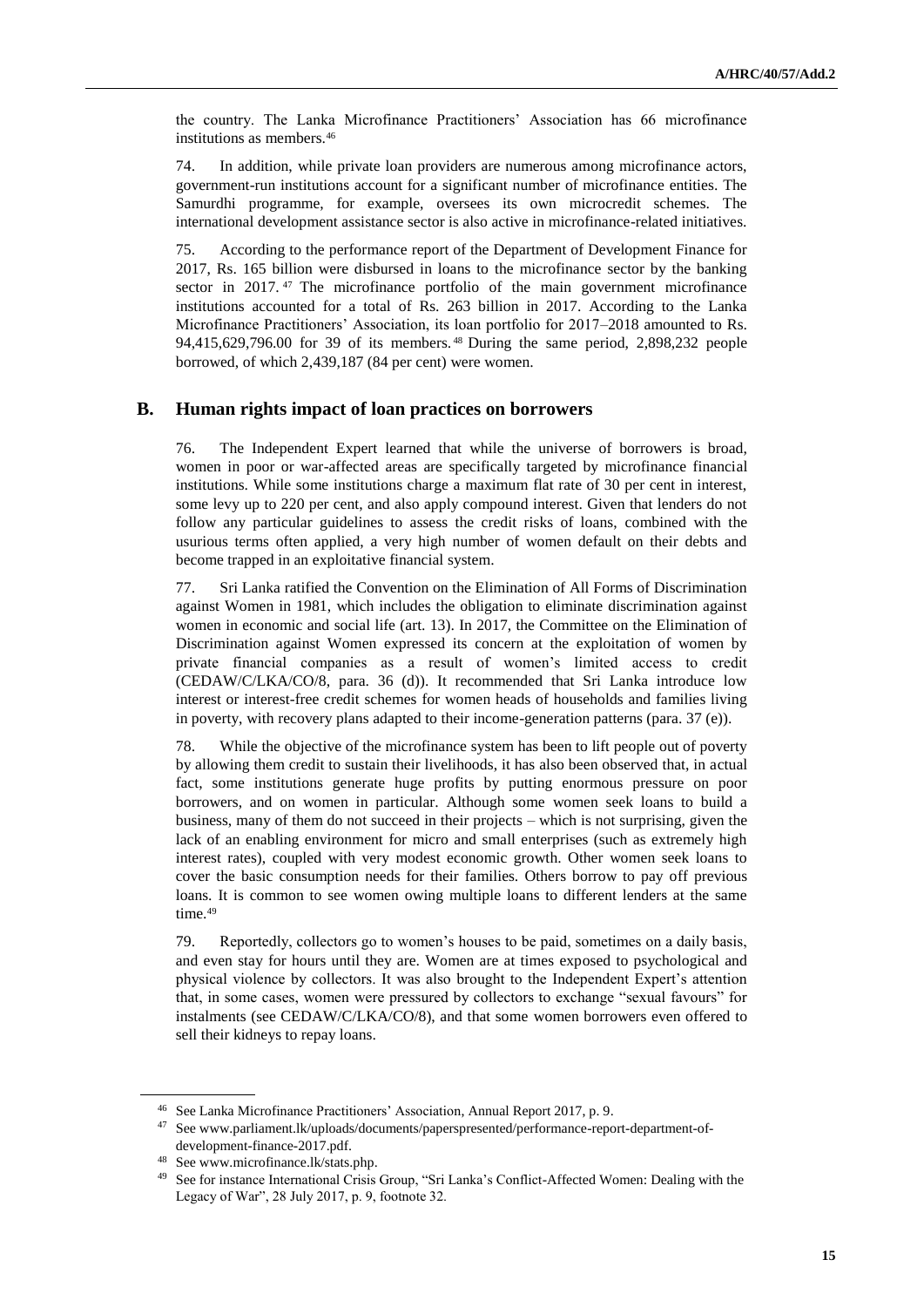80. Reports also indicate that some women leave their villages, while others suffer domestic violence as a punishment for "contract breach", or have to work much harder and more hours to earn sufficient money to repay their debts. Cases of suicide have also been reported.<sup>50</sup>

### **C. Legislative framework and current initiatives to regulate the sector**

81. In 2016, Sri Lanka adopted the Microfinance Act No. 6, which was aimed at regulating licensing requirements and establishing regulation for microfinance businesses. Sections 3 and 4 of the Act specify the type of institutions eligible to apply for a license, and the specific requirements to do so. While it is a step in the right direction, the Independent Expert nevertheless emphasizes that licences are mandatory for any person conducting "microfinance business", namely, accepting deposits and providing financial accommodation or other financial services. According to the Department of Development Finance, in 2017, 11 licence applications were received by the Central Bank.<sup>51</sup> While also providing for the "registration of non-governmental organizations accepting limited savings deposits as microfinance non-governmental organizations", the Act only covers a part of the broad microfinance landscape in Sri Lanka, as the Central Bank regulates and oversees financial institutions that receive and manage deposits from the public. The mandate holder notes that banks are also required to comply with (and public authorities to enforce) the Banking Act Direction No. 8 of 2011 on the Customer Charter of Licensed Banks, which prohibits abusive debt collection.

82. As highlighted above, the Independent Expert learned during his mission about the number, frequency and seriousness of lender abuse. In his view, the current situation calls for urgent action by the State. The entire sector should be robustly regulated and closely monitored to ensure that all form of abuse come to an end expeditiously. It is also important to ensure effective remedies and reparation for the persons affected.

83. In Development Finance Circular No. 1/2018, the Department of Development Finance announced that a 35 per cent interest rate cap per annum would be applied in the future to finance companies and microfinance institutions. Furthermore, relevant guidelines would be developed for the Central Bank's regulatory body. Much of all microcredit volume is, however, channelled through non-regulated lenders, which do not have any restriction with regard to the rates of interest they may charge. Private (profit-driven) financial institutions are the most aggressive in loan pushing and the quickest in disbursing funds, which make them particularly pervasive in local communities.

84. The Independent Expert welcomes the Government's current policy, as outlined in the above-mentioned circular, to write off the microdebts taken on by women in 12 regions affected by droughts, providing they are not higher than 100,000 rupees and are at least three months in arrears as at 30 June 2018, from microfinance institutions registered with the Lanka Microfinance Practitioners' Association and finance companies registered with the Central Bank of Sri Lanka. The mandate holder emphasizes, however, that given the pressure lenders that can place on debtors, collectors do not usually allow for long delays in payment; many women, particularly the most vulnerable, might therefore not find relief through the programme. Besides, the above-mentioned microcredit practices and abuses have not been limited to regions targeted by the programme; the scope of the policy should therefore be broadened.

85. In market economies, lenders should be responsible for the risks they take; otherwise, if they are always fully repaid regardless of the interest charged (which in the cases examined by the Independent Expert seem to cover a generous credit risk insurance), serious moral issues may arise. This is actually what has happened: thousands of women without repayment capacity have been granted loans with unfair conditions.

<sup>50</sup> Ibid.

<sup>51</sup> Department of Development Finance, Performance Report 2017, p. 18.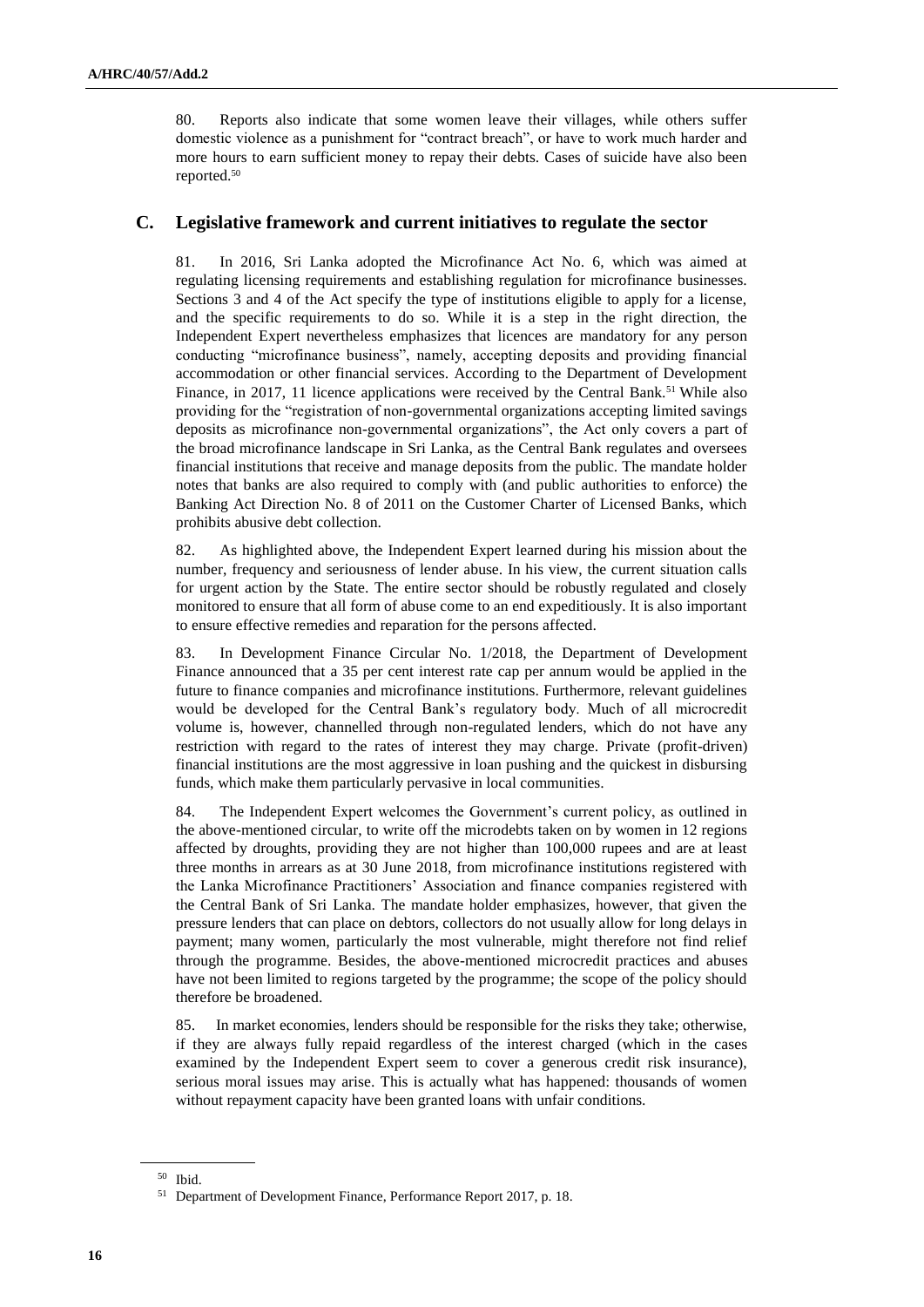86. The current situation illustrates the importance of establishing a national plan of action on business and human rights in line with international standards, including for the financial sector, notably all types of institutions and organizations engaged in financial business, regardless of whether they are officially registered as such.

87. The Independent Expert furthermore urges the Government to set a cap on interest rates for all financial institutions and individual lenders operating in the microcredit business. In the same vein, he also recommends that it adopt and implement a robust and strict regulatory framework, including guidelines on how microcredit lenders assess the credit risk of their loans and the actions they can take to collect loans in accordance with international human rights norms and standards. Such a regulatory framework should establish that usurious microcredits are void (or voidable), and provide victims the right to request the return of the money as compensation. He also urges the Government to declare a moratorium on repayments until such legislation is adopted in order to prevent groups at heightened risk – in particular women – from being exploited further by lenders.

88. The Independent Expert commends other initiatives aiming at providing a framework for microfinance actors, such as the code of conduct developed by the Lanka Microfinance Practitioners' Association for its members. Application of the code, which promotes a "do no harm" approach to microfinance operations, is now mandatory in order to be eligible for membership in the Association. He therefore recommends that the code be expanded to other actors, and include explicit reference to corporate responsibility to respect human rights in microfinance operations.

89. The Independent Expert recognizes that borrowers have basic financial needs that need to be met. This is the State's responsibility, because the poor cannot be forced to pay for public goods through private microcredit. On the one hand, public banks should expand their concessional credit lines to make them massively available for those most in need (even a normal interest rate would represent a dramatic improvement for poor borrowers); on the other, cooperative financial initiatives to improve the microcredit industry with a purely social goal should also be explored. The Independent Expert welcomes the Government's decision to launch a pilot cooperative financial scheme in the North to provide credit to those in need and that charges reasonable interest rates. The scheme should be expanded to all regions in the country.

# **VII. Conclusions and recommendations**

90. **Recent economic and social policies aiming at promoting inclusive growth and economic development have led to the implementation of a number of projects and initiatives in Sri Lanka. As the end of the conflict and the ensuing reconciliation process provided the country with new economic opportunities, measures taken to boost growth and consolidate peace and democracy have materialized in the form of important public investment programmes and economic policy reforms.** 

91. **Public debt in Sri Lanka has increased significantly in recent years: from 68.7 per cent of GDP in 2012 to 78.8 per cent in 2016.**<sup>52</sup> **The Government has adopted a wide range of reforms and measures in order to maintain macroeconomic stability with a view to promoting inclusive growth. Besides targeting fiscal deficit, recent measures have also included important reforms in various sectors, such as land, labour, social safety nets and State-owned enterprises. These measures have also had an impact on public spending and the budget of certain social sectors.**

92. **Human rights impact assessments should be conducted systemically prior to the adoption of dynamic reforms in order to evaluate potential human rights risks and to avoid retrogression. With regard to debt repayment, the Independent Expert also emphasizes that complementary alternatives and less harmful policy options deserve to be explored and publicly debated. They include considering boosting domestic** 

<sup>52</sup> Ministry of Finance, Annual Report 2017, p. 120.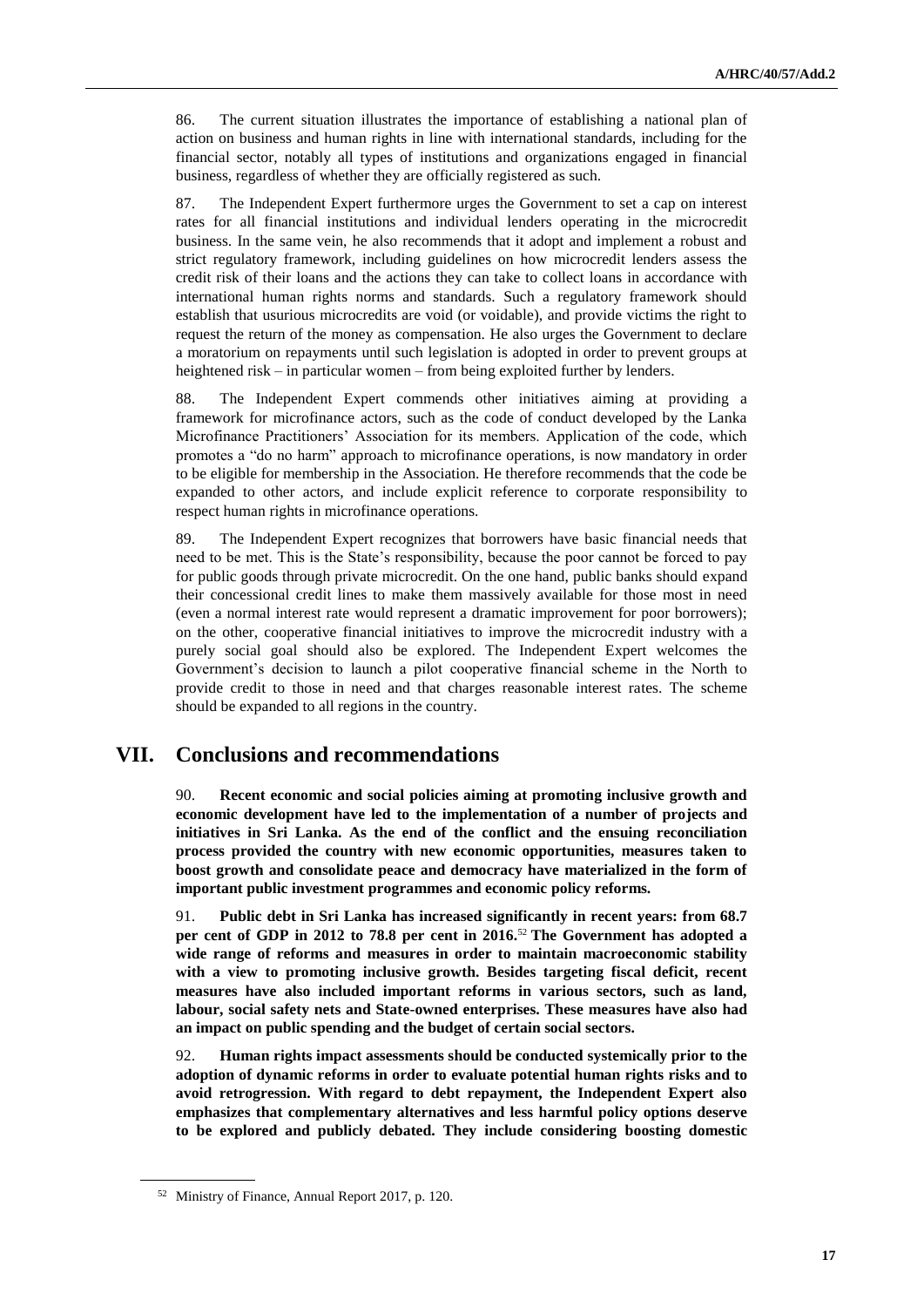**demand, opening a discussion on whether the military budget reflects the fundamental changes in the country, and renegotiating debt in order to boost fiscal space.**

93. **Illicit financial flows can affect the realization of human rights in many ways, most notably through the erosion of the public resources available. Combating and preventing corruption and money-laundering is of particular importance from a human rights viewpoint; the Independent Expert has in fact highlighted the need to devote particular attention to tax-related offences, given estimates most illicit international financial flows concern cross-border tax-related transactions. Legislative reforms are needed in Sri Lanka in order to ensure that the cases of tax evasion detected by financial institutions are reported to the authorities responsible in a timely manner.** 

94. **Respect for human rights and inclusive economic growth can reinforce each other. While foreign investments and projects, including mega-infrastructure projects, can have a positive impact on the economy, they can also generate diverse risks to a broad range of human rights, from the rights to food, housing and health through to the right to water and sanitation. In this context, there is a need to ensure that the positive impact of a project truly benefits the whole population while preventing and/or minimizing any potential adverse impact on human rights. Any such impact should be carefully assessed, and affected persons should be effectively informed and consulted.**

95. **The microfinance scheme introduced in Sri Lanka had the objective of lifting people out of poverty by enabling them to sustain their livelihoods. No study to assess whether this objective has indeed been reached has been conducted. In particular, women borrowers from (but not limited to) conflict-related areas have been affected in extreme ways, many becoming victims of reckless lending, over-indebtedness and outrageous exploitation, greed and abuses from a number of lenders. The seriousness of the situation highlights the importance of taking urgent governmental action regarding all types of lenders, regardless of whether they are officially registered as such.** 

96. **The grave situation in the field of microcredit shows how relevant and timely the discussion around ensuring the justiciability of economic, social and cultural rights in Sri Lanka is. If a debtor in a desperate situation makes the case to a court and/or the Human Rights Commission of Sri Lanka that the principle of** *pacta sunt servanda* **has to be reconciled with her economic and social human rights, such as the right to food and adequate housing, how would the case be adjudicated in Sri Lanka? The State must provide a human rights-sensitive response.** 

97. **The Independent Expert recommends that the Government of Sri Lanka:**

**Regularly conduct human rights impact assessments before, during and after the implementation of economic reforms that have the potential to cause an adverse human rights impact (see A/HRC/37/54);**

(b) **Carry out debt sustainability analyses on a more comprehensive understanding of debt sustainability, incorporating human rights and the social and environmental dimensions of sustainability;**

(c) **Take effective measures to ensure progressive tax policies and to rationalize the budget, in terms of both revenues and of outputs and investments, with the aim of reducing socioeconomic inequalities and poverty, and to ensure the redistribution of the benefits of economic growth and the full realization of human rights;**

(d) **Conduct estimation studies in order to further curb illicit financial flows, in accordance with the Sustainable Development Goals;**

Make tax evasion and providing assistance for tax evasion a criminal **offence under the Penal (Criminal) Code;**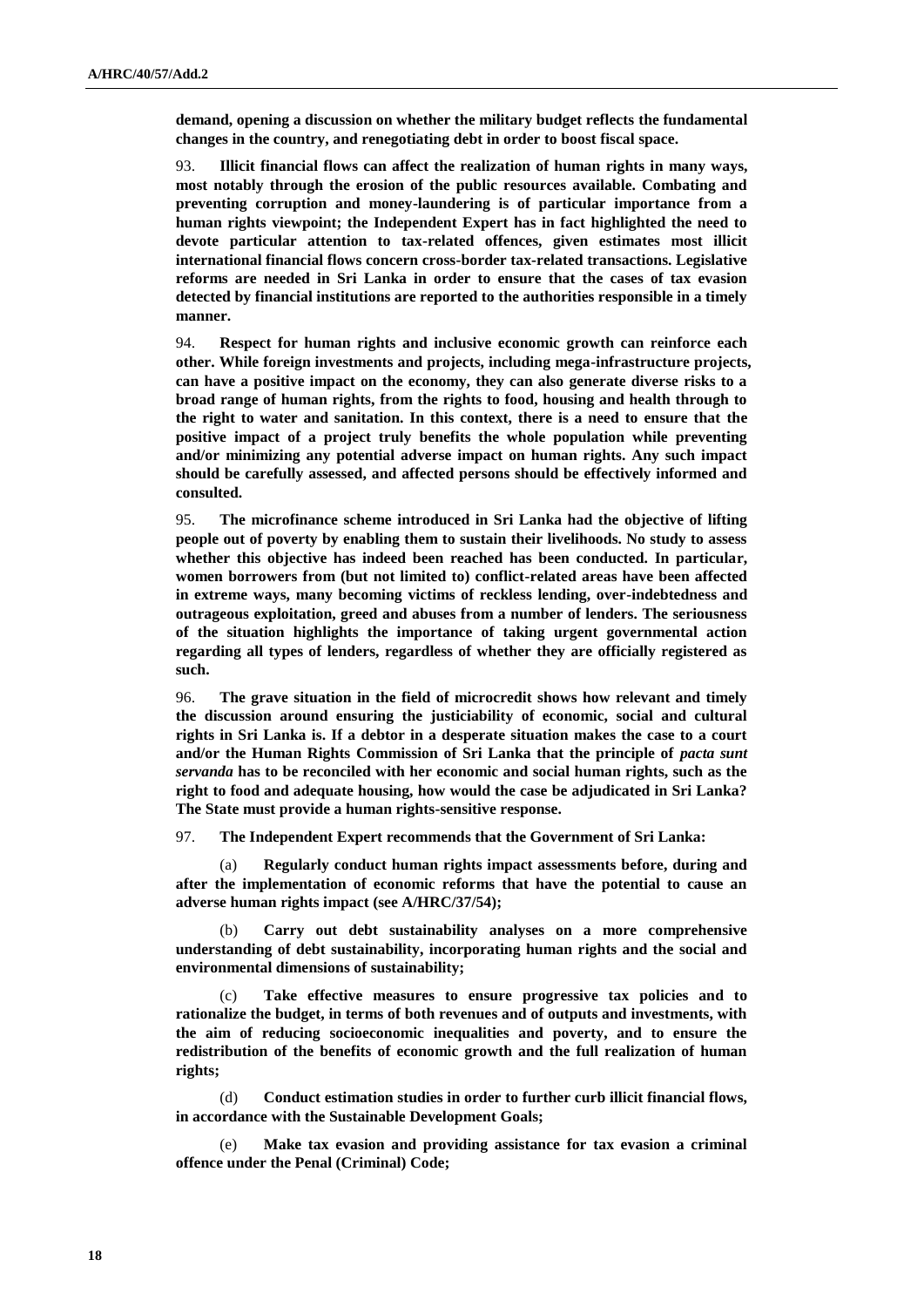(f) **Expressly add tax fraud to the list of suspicious transactions that financial and non-financial entities and professionals must report to the competent authorities;**

(g) **Establish robust and consolidated legislation on human rights impact assessment for infrastructure projects based on international human rights norms and standards to ensure transparency, consultation and participation of potentially affected people;**

(h) **Implement infrastructure projects only with the prior and informed consent from those that may be directly affected, and ensure that those affected may genuinely participate in decision-making based on adequate and timely information;**

(i) **Require by law that project developers undertake meaningful consultations with affected individuals and communities before, during and after project implementation;**

Ensure compensation to communities that have been negatively affected **by infrastructure projects, and that they receive reparations in accordance with human rights standards;** 

(k) **Conduct a comprehensive survey to assess whether and to what extent the microcredit scheme has actually alleviated poverty in the country in the past decade, and to identify all the actors operating in the sector to better understand the role that each of them plays;** 

Adopt and effectively implement a robust and comprehensive regulatory **framework in the field of microfinance applicable to all types of microfinance service providers; it should include guidelines on assessing the credit risk of loans and interest rates, and regulate and restrict the actions that lenders can take for collection, in accordance with international human rights norms and standards;**

(m) **Amend the legislative framework in place to ensure that usurious microcredits are void (or voidable), and afford victims the right to request the return of money as compensation;**

(n) **Declare a moratorium on repayments until the laws and regulatory frameworks referred in section V of the present report are adopted and effectively implemented, in order to prevent groups at heightened risk – in particular women – from being further exploited by lenders;** 

(o) **Enhance concessional credit lines and cooperative financial initiatives in the field of microcredit to boost sustainable development;** 

(p) **Support the constitutional reform process in order to ensure inclusion of all economic, social and cultural rights in the national legal system, including their justiciability;** 

(q) **Ratify the Optional Protocol to the International Covenant on Economic, Social and Cultural Rights;**

(r) **Consider adopting a national plan of action on business and human rights, to be applied also to the financial sector;** 

**Establish accessible and effective operational-level non-judicial grievance mechanisms that are legitimate, accessible, predictable, equitable, transparent and rights-compatible.** 

98. **The Independent Expert recommends that international financial institutions, international development assistance actors and foreign lenders:** 

(a) **Base debt sustainability analyses on a comprehensive understanding of debt sustainability, incorporating human rights and the social and environmental dimensions of sustainability;**

(b) **Grant priority in their development cooperation and lending to the realization of economic, social and cultural rights in Sri Lanka and to the attainment**